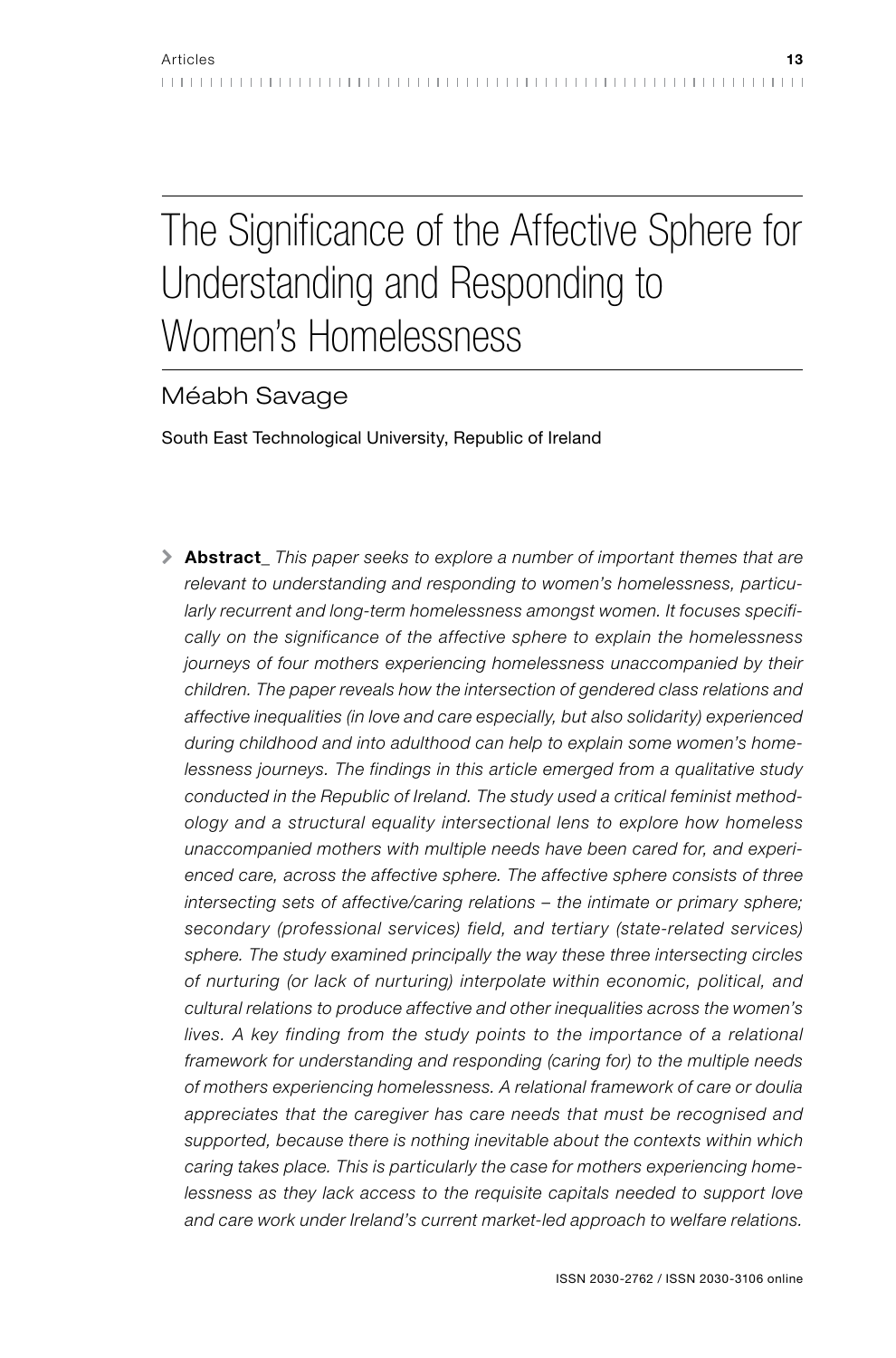\ Keywords*\_ Homeless unaccompanied mothers, affective inequalities, intergenerational gendered class injustices, nurturing capital, doulia.*

## Introduction

There has been a growing awareness in research of the frequency of lone mothers as part of the family homelessness population, and also amongst lone women presenting as homeless (Van den Dries et al., 2016; Baptista et al., 2017; Walsh and Harvey, 2017; Hearne and Murphy, 2020; Bimpson et al., 2020; Focus Ireland, 2021a). There is a prevalence of mothers experiencing homelessness unaccompanied by their children amongst the general homelessness population (Mayock and Sheridan, 2012; Shinn et al., 2015; Bretherton and Mayock, 2021; van den Dries et al., 2016; Savage, 2016; Bimpson et al., 2020). However, owing to the preponderance of women experiencing homelessness amongst the hidden homelessness population, and because research and policy responses tend to define women's homelessness into two distinct populations, family or single women's homelessness, the actual numbers of unaccompanied mothers experiencing homelessness is unclear (Savage, 2016; Baptista, 2019). Consequently, the realities of their lived experiences as mothers and their homelessness journeys are not widely understood (Savage, 2016; Bimpson et al., 2020; 2022).

This paper aims to add to the growing body of research on women's homelessnessparticularly for women who experience long-term and recurrent homelessness (Pleace et al., 2016). It does this by discussing the significance of the affective sphere to understanding homelessness amongst unaccompanied mothers with complex needs, in an intersectional and structural context. In doing so, it reveals how homeless motherhood is a site of intersecting injustices including class, gender, and disability compounded by prior and ongoing affective injustices. Without recognition of the relational, intergenerational, and intersectional dimensions to nurturing, including the centrality of housing and support for nurturing, mothers experiencing homelessness can be unfairly blamed for the complex conditions they mother in, which can produce mother-child separations and cause and/ or prolong their homelessness journeys (Mayock et al., 2015; Bimpson, 2020; Bretherton and Mayock, 2021).

The article is divided into five main sections. It begins with some background context to this research, including changing welfare relations in Ireland and the UK under neoliberalism, which are shaping the carescape for mothers experiencing homelessness. The next section provides a brief overview of the critical feminist theoretical framework and methodology used for the study. It then presents some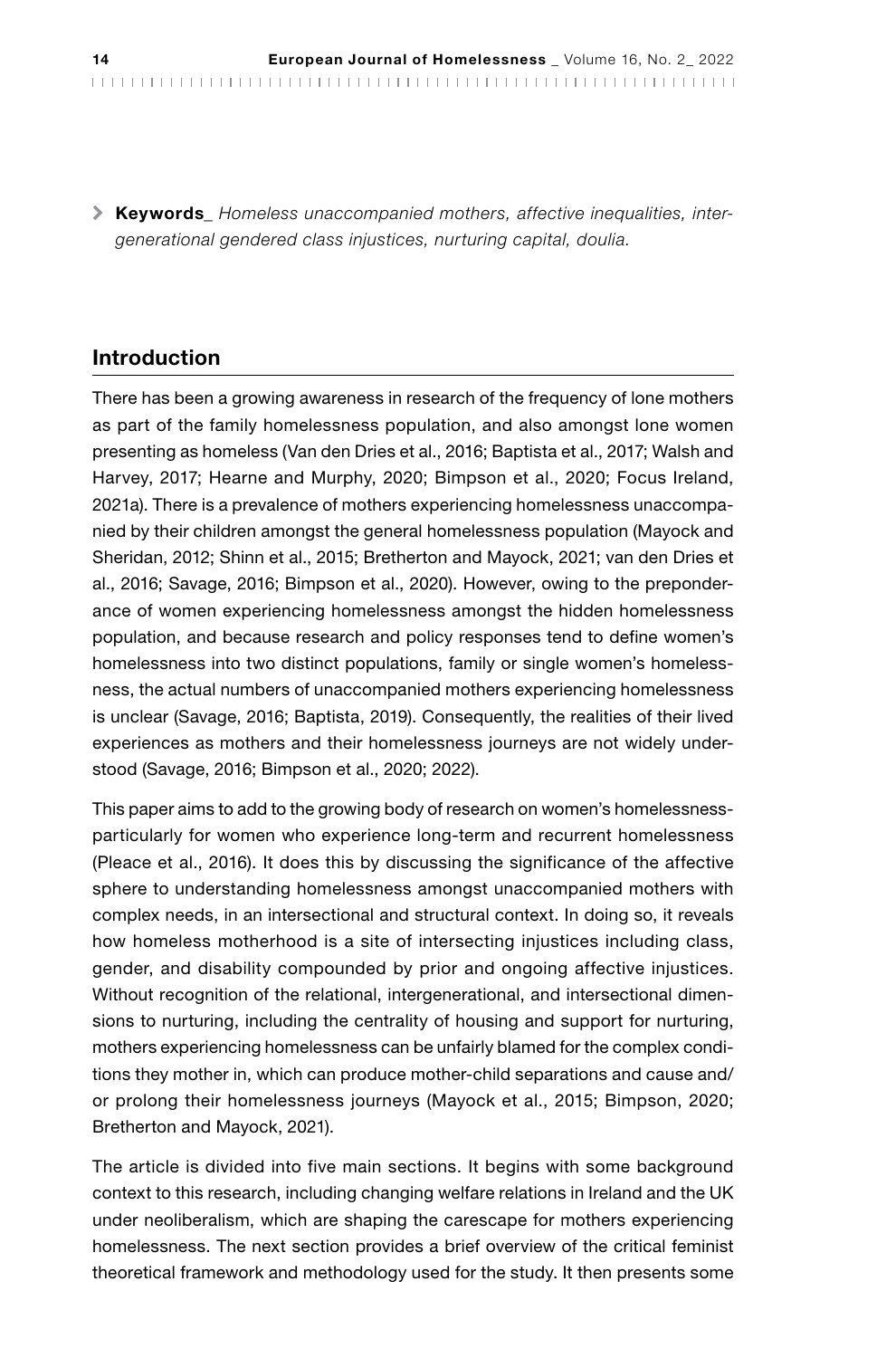of the key findings from the study. These reveal the intergenerational basis to some women's homelessness, and the disabling effects of class and affective injustices (including domestic abuse) experienced across the life course. The article considers the policy implications of these findings, particularly in terms of enabling the production of nurturing capital, a solidarity resource that supports the work of nurturing. This article concludes by asserting the importance of doulia (Kittay, 1999), a relational framework for understanding and responding to the multiple and intersectional needs of mothers experiencing homelessness.

# Background Context to this Study

Growing trends of women experiencing homelessness are occurring against a backdrop of societal and changing welfare state relations under neoliberalism in Ireland (Barry, 2020; Hearne and Murphy, 2020), the UK (WBG, 2018a; 2018b; Beatty et al., 2019), and across Europe (Aalbers, 2016; Bargawni et al., 2017; Labao et al., 2018; Baptista and Marlier, 2019; Foundation Abbé Pierre/ FEANTSA, 2020; 2021). In Ireland, for example, women accounted for 35% of the total number of single people accessing emergency accommodation in March 2022. Since, 2014, the numbers of lone women accessing emergency homelessness accommodation has increased by 66% in the eight-year period to, 2022. Lone parent families now constitute over half of the families experiencing homelessness (53%) (Dept. of Housing, Local Government and Heritage, 2022), with 86% of lone parent families headed by a woman (CSO, 2016). Current figures, however, obscure the real extent of women's homelessness owing to anomalies in defining and enumerating women's homelessness in Ireland and across Europe (Bretherton and Pleace, 2018; Fondation Abbé Pierre – FEANTSA, 2020; 2021; Bretherton and Mayock, 2021). Thus pointing to the gravity of this issue.

Of significance to increases in women's homelessness is how changing family structures mean that women's access to housing is increasingly contingent on them being able to independently access resources to support and sustain housing, rather than rely on a male breadwinner (Doherty, 2001; Mostowska and Debska, 2020). Mothers frequently rely on public services owing to their dominant social roles as unpaid caregivers within the home (Coffey, 2020; EIGE, 2021). Yet current policy responses in Ireland (and elsewhere) increasingly place responsibility on individuals to access and 'manage' their housing and homelessness within the private market (Allen et al., 2020), thus negating the structural origins of (women's) homelessness (Watt, 2018; Hearne and Murphy, 2020).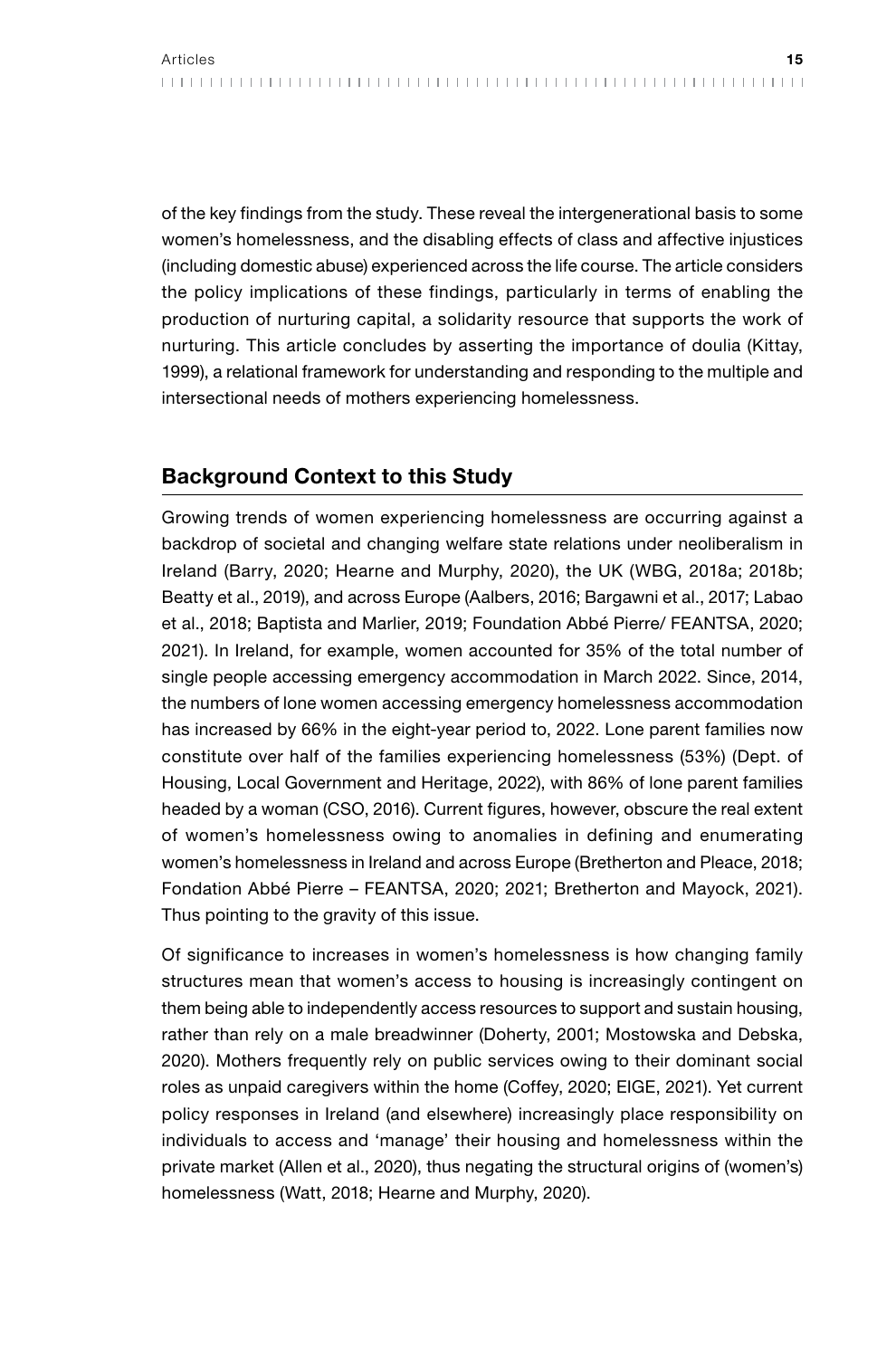Low income, the commodification of housing and other welfare services, and discrimination have been identified as key contributing factors to lone mother's pathways into homelessness in Ireland and the UK (Vickery, 2012; Walsh and Harvey, 2015; 2017; Hearne and Murphy, 2020; Focus Ireland, 2021a). Changes to social welfare payments for lone parents in Ireland have meant that for most oneparent families (86% of whom are women in Ireland (CSO, 2016)), the 'choice' between caring full-time for their children and working is no longer available once their child reaches a certain age (seven in Ireland). The reality of work activation measures for one-parent families in Ireland means that lone parent women cannot get state support to care full-time after their youngest child reaches the age of seven (Millar and Crosse, 2016; 2018). Such policies fail to recognise single parents as full-time carers for their children (Barnardos, 2017; Daly, 2020). Women's capacity and 'choice' to engage in full-time mothering therefore becomes contingent on economic independence from state support (Dwyer and Wright, 2015). Yet, lone parents face considerable challenges to participation in employment (Johnsen and Blenkinsopp, 2018; Millar and Crosse, 2018; Millar, 2019; Daly, 2020). Care therefore remains an individual responsibility for those without access to economic or other resources (Dodson, 2013; Millar, 2019). Recent research by Focus Ireland (2021a; 2021b) identified how mothers experiencing homelessness (many of whom are lone parents) experience considerable barriers to participation in work. Findings reveal how women's unpaid care-giving responsibilities are invisible under current welfare state relations. This acts as a barrier to their participation in paid work, producing or exacerbating their experiences of homelessness (Focus Ireland, 2021a; 2021b).

There is a commodified system of housing and welfare policy that is being maintained in Ireland (Hearne, 2017; Byrne and Norris, 2019). This is because inequality is being interpreted as an individual and not a collective experience (Mau, 2015; Dabrowski, 2021b). Emphasis "is placed on the potential for individuals to shape and steer their own biography, and success and failure are individualized" (Mau, 2015, p.19). Individualising responsibility to the person disregards the reality of intergenerational class relations and how they can affect the resources needed to provide love and care (Crean, 2018) and access to housing (Walsh and Harvey, 2017; Watt, 2018).

In the context of individual responsibilities, people (mothers) are frequently blamed when they cannot care for their children. They are blamed for not taking enough responsibility for them, or for not sacrificing enough for them (Tronto, 2013), irrespective of the materially deprived conditions in which they are nurturing (Carey and Bell, 2021; Dabrowski, 2021a). This makes mother-child separations a reality for some resource-poor and women experiencing homelessness (Featherstone et al., 2015; 2017; Mayock et al., 2015; Bimpson et al., 2020; Morriss, 2022). Contemporary welfare relations for families therefore render "invisible those who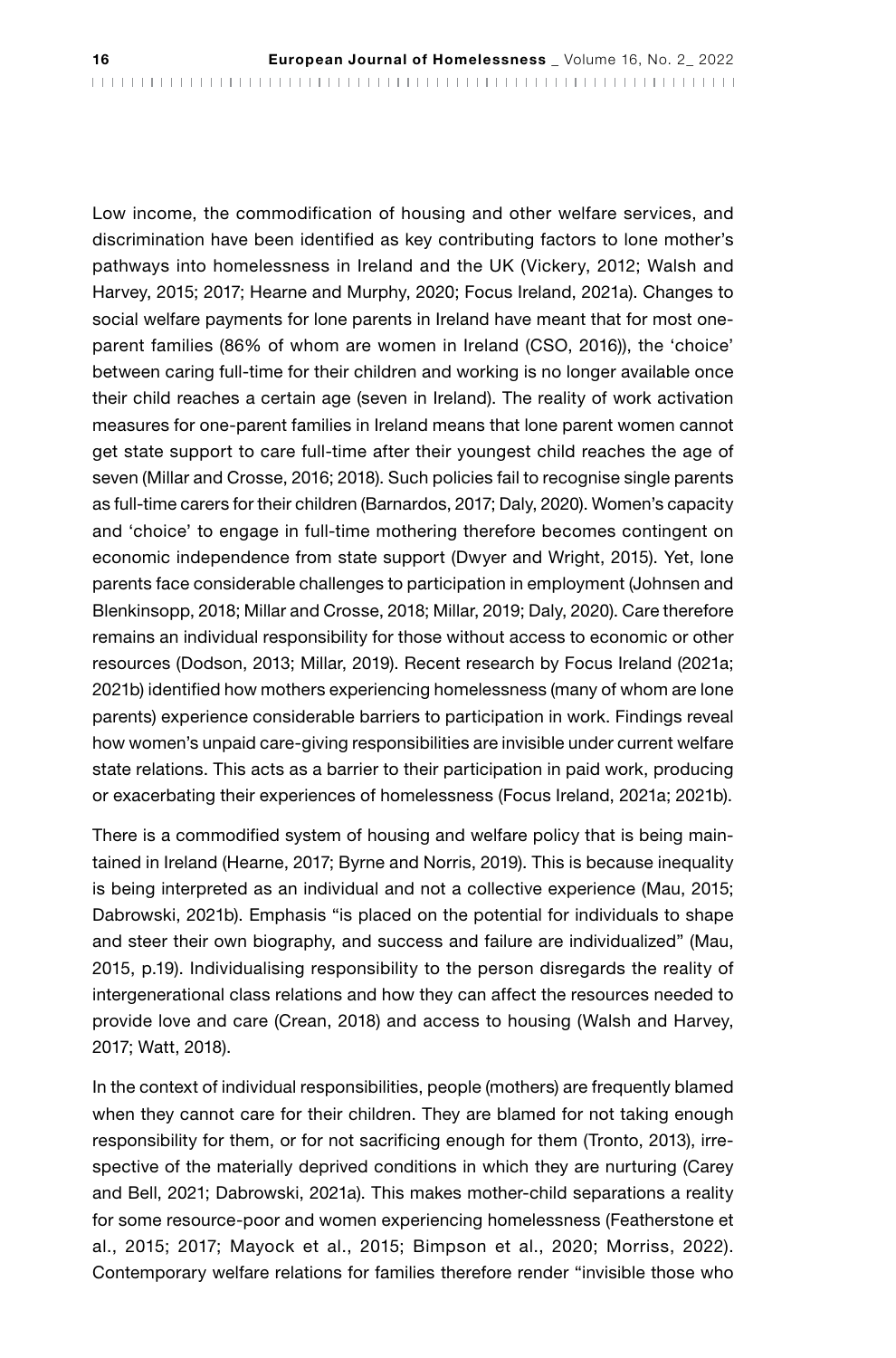struggle with and/or need space to reject or rethink maternal identities" (Featherstone, 2006, p.308), compounding the affective inequalities that women experiencing homelessness experience (Lynch, 2007; Savage, 2016).

# The Affective Sphere, Motherhood, and Nurturing Capital

The framework for this study draws from a significant body of feminist and egalitarian literature on care, motherhood, and class. Principally, it recognises the affective domain as consisting of three circles of other-centred relational realities produced through primary (love labour often associated with mothering), secondary (general care), and tertiary (solidarity) care relations (Lynch and Walsh, 2009). These relational realities influence the life chances and well-being of all human beings and animals. This is because emotions, interdependency, and relationality are central to what it means to be human and are, therefore, essential to ensuring human flourishing and agency (Gilligan, 1995; Held, 2006; Kittay, 1999; Fineman, 2004; Puig de la Bellacasa, 2012; 2017).

The affective system is especially salient to this study because of the primacy given to mother love across a range of dominant discourses. A mother's love has been referred to as an innate or essentialist characteristic and a key defining feature of womanhood and femininity (Bowlby, 1953). However, for others a moral imperative to care exists for mothers, it is not necessarily natural. This suggests that mothers embody a maternal practice where they internalise the gendered ideologies of motherhood (O'Brien, 2007). This morally propels them to care regardless of what resources they have available to them to do so (O'Brien, 2009).

The quality of love and care someone gives or receives is dependent on the level of emotional, material, social, and political resources available to support it. Where women are unsupported economically, politically, and socially in the doing of love and care work, they can experience affective inequalities (Lynch et al., 2009). Affective injustices occur in two forms – either as inequalities in the doing of nurturing and solidarity work, where nurturing becomes burdensome when unsupported, or when people are deprived of receiving relations of love, care, and solidarity, where for example, they are separated from their children for various reasons or where they do not receive secondary care or solidarity relations (Lynch et al., 2009). Because responsibility for the provision of love and care relationships has been traditionally assigned to mothers, the gendered moral imperative has significant implications for the status of women in society and their health and wellbeing; particularly for poor, ethnic minority, and single mothers (Dodson, 2013; Elliot et al., 2015; Coffey et al., 2020; Carey and Bell, 2021).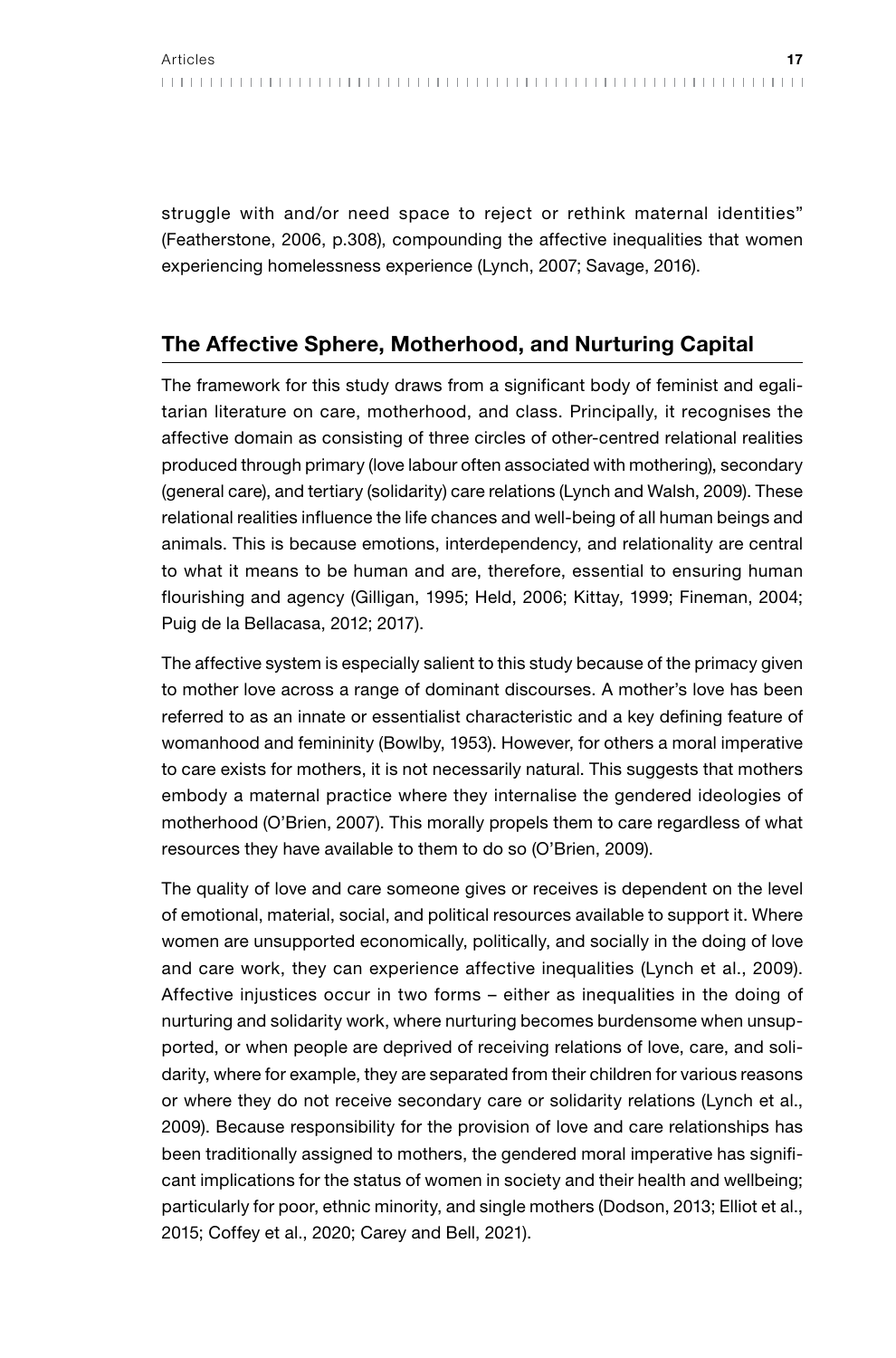In contrast to current ideologies of motherhood, which position mothers as individually responsible for their children's care (Dabrowski, 2021a; 2021b; Saar and Aavik, 2021), Kittay (1999) expands the dimensions of nurturing beyond the immediate mother-child relationship and the moral imperative to care to recognise that:

It must be the responsibility of the larger social order to provide a structure whereby she (the mother), too, may be treated as a mother's child. Otherwise, she is treated unequally and hindered in meeting her obligation to her charge (child). (Kittay, 1999, p.70)

This connection-based model of equality, or doulia, requires that persons within the various sets of nested social relations support mothers to provide care for her child, so that a mother does not become vulnerable as she cares for her child. A doulia, therefore, supports a principle of care, which recognises the significance of material and social conditions to the production of love and care relations, and their importance for supporting the mother as she cares for her child. The metaphor of nurturing capital can be used to conceptualise the level and type of support needed for the development of doulia.

Nurturing capital refers to the levels of time and resources that people receive from others throughout their lives within and across these relational realities – be it as individuals, from within their communities, or through state activity (Lynch, 2007). Nurturing capital is accumulated individually and intergenerationally through care-rich lives and affects people's ability not only to relate to others at an intimate level through love labouring, but also to flourish and contribute in other spheres of life (Lynch and Walsh, 2009; Spiby et al., 2015; Wiig et al., 2017; Wilksinson and Pickett, 2009; 2018). In contrast, where someone experiences a lack of emotional resources, time, or energy, or where the burdens and benefits of care work are unequally distributed, they can be described as having care-poor lives or are low in nurturing capital (Lynch and Walsh, 2009). The production of nurturing capital can be disabled individually and intergenerationally in households where there is domestic abuse or other affective injustices because abusive relations negate the production of nurturing capital. Domestic abusive relations can influence the material resources available to produce love and care, as mothers are unsupported emotionally, economically, and socially with their care work (Lapierre, 2010; Kelly et al., 2016; Scott and McManus, 2016). This can negatively affect women's mental health and well-being (Quellet-Morin et al., 2015) and produce homelessness (Safe Ireland, 2016; Mostowska and Debska, 2020; Bimpson et al., 2020; Mayock and Neary, 2021).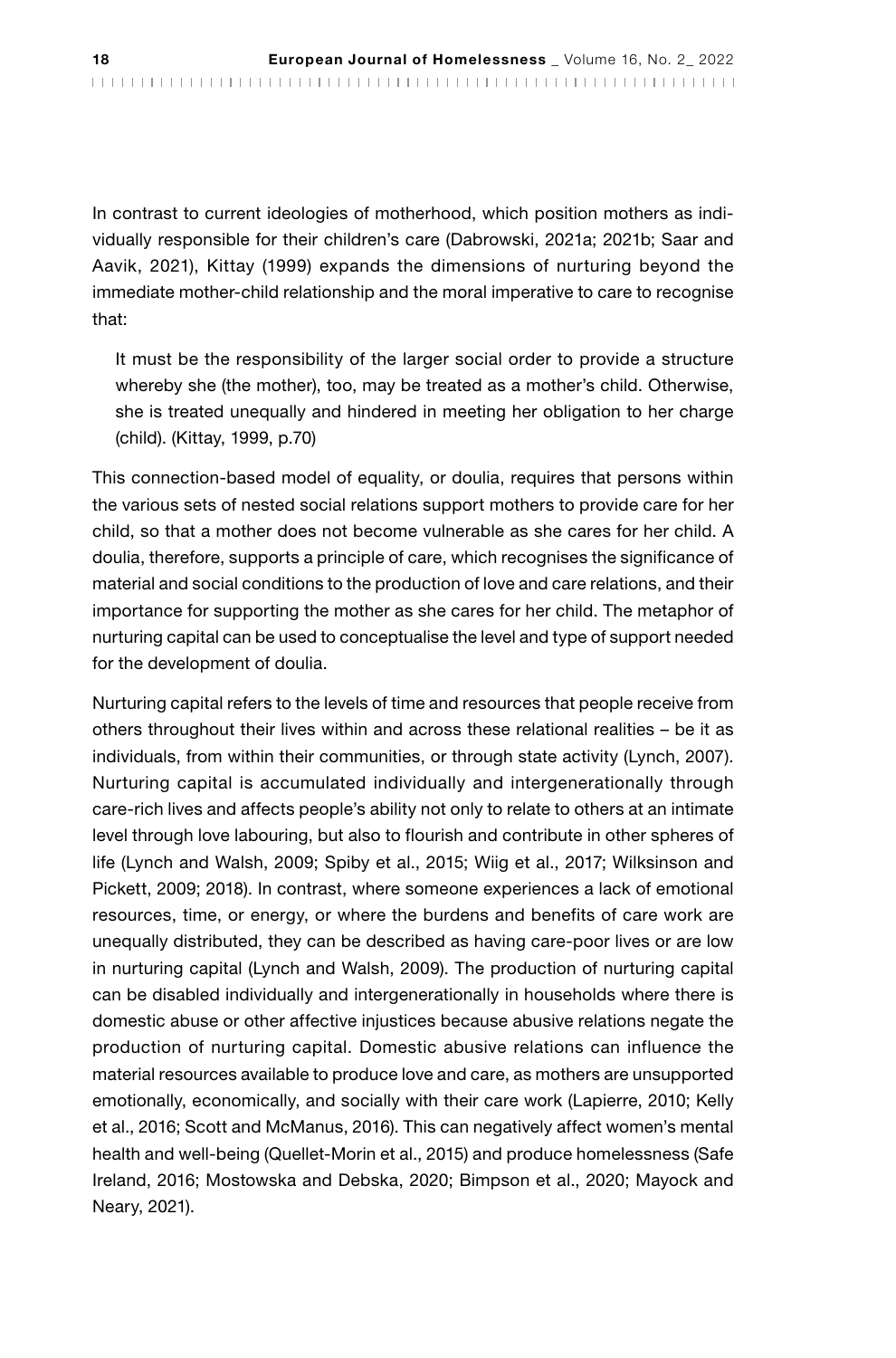## **Methodology**

The fieldwork for this study took place in the Republic of Ireland between June 2016 and May 2017. The qualitative research design consisted of two phases – the first involved 12 interviews with seven unaccompanied mothers experiencing homelessness with complex needs and the second involved interviews with 12 professionals working in the homelessness sector. As this paper only relates to findings from phase 1 of the study, it will discuss the design elements of phase 1 only.

Phase 1 was designed around the mapping of care and class relations across three spheres of care relations in the lives of unaccompanied mothers experiencing homelessness. Using concentric circles of care (Lynch, 2007), the study examined women's intimate care relationships as recipients and providers of love and care; their general care relations including wider family relations and professional care relations; and relations of solidarity or 'carelessness' on the part of the State. It examined how these sets of relations have intersected with and influenced the women's experiences of mothering, professional care relations, and homelessness. The intersection of the three spheres of care and class relations were then examined through mapping the key themes to emerge for each woman across all three care spheres (across phases 1 and 2 of the study).

## *Sampling and recruitment*

Marginalised and disenfranchised groups such as women experiencing homelessness are frequently designated as 'hard-to-reach' within a research context. The often-hidden nature of these populations produces several methodological challenges generally not experienced when researching less vulnerable populations (Faugier and Sargeant, 1997). To overcome these challenges, I used purposive and snowball sampling when seeking to recruit a cohort of women from several homelessness services in the Republic of Ireland. The main inclusion criteria for this study was that the women were over 18 years of age, that they have or had children who were/not living with them, and they (women) have experienced homelessness and additional complex needs; including problematic substance use, domestic abuse, and/or mental ill-health. Mothers who had care of their dependent children were omitted. Whilst the inclusion criteria included women with complex needs, if women were acutely unwell or struggling with serious addiction difficulties at the time of the selection process they were excluded from consideration from the study to safeguard their well-being. Furthermore, women who were not actively engaged with some form of homelessness support service were not included, as I could not guarantee a support system for women in these circumstances. See Table 1 below for a profile of the women discussed in this paper.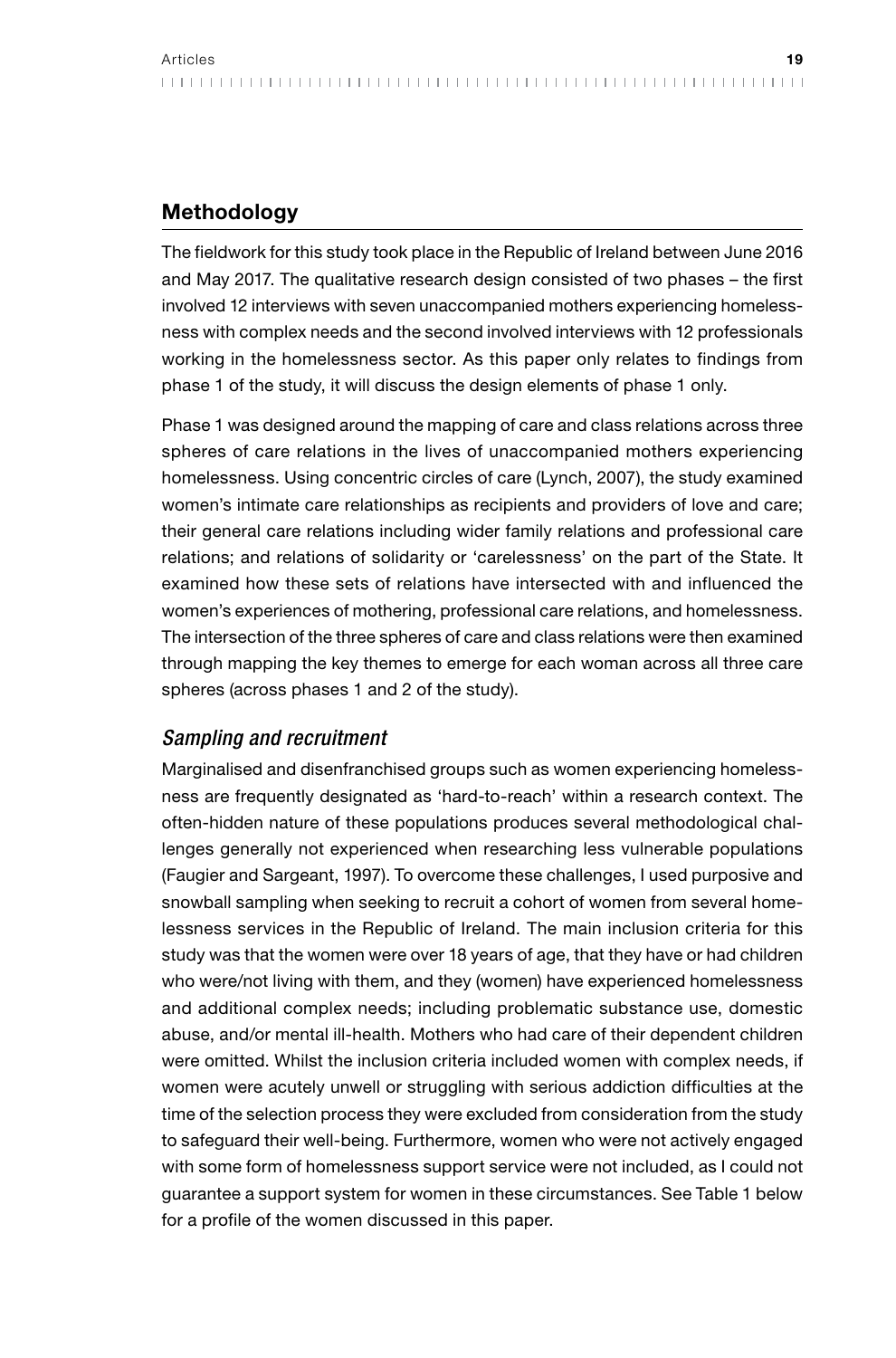| Table 1. Profile of four                                    |                               | r of the women included in the study                                                                            |                                                                                                                                                                                                                                                                                                                                             |                                                                                             |                                           |                                                                  |                                                                                       |
|-------------------------------------------------------------|-------------------------------|-----------------------------------------------------------------------------------------------------------------|---------------------------------------------------------------------------------------------------------------------------------------------------------------------------------------------------------------------------------------------------------------------------------------------------------------------------------------------|---------------------------------------------------------------------------------------------|-------------------------------------------|------------------------------------------------------------------|---------------------------------------------------------------------------------------|
| Woman's name:   Age rang                                    | $\mathbf{\underline{\omega}}$ | Number of children                                                                                              | Mothering status                                                                                                                                                                                                                                                                                                                            | Employment status                                                                           | Sources of income                         | Education status                                                 | Health status                                                                         |
| Sorcha                                                      | 25-30                         | different uninvolved<br>Two children to two<br>fathers                                                          | Children do not visit<br>Sorcha in the hostel<br>Both children are in<br>Has regular access<br>relative foster care.<br>Single parent.<br>elsewhere.                                                                                                                                                                                        | Never employed.                                                                             | Allowance.<br>Disability                  | Junior certificate.                                              | recovery from heroin<br>depression and is in<br>Diagnosed with<br>addiction.          |
| Melanie                                                     | 40-45                         | different uninvolved<br>child died of a drug<br>The father of one<br>2 children to two<br>overdose.<br>fathers. | foster care. One only<br>Both children are in<br>Has access to both<br>entering into care<br>Single parent.<br>children.<br>recently.                                                                                                                                                                                                       | ployed. Worked in a<br>few very short-term<br>jobs when much<br>Currently unem-<br>younger. | Lone parents/<br>Job seekers<br>allowance | Inter certificate.                                               | substance use.<br>Problematic                                                         |
| Annie                                                       | 30-35                         | nvolvement.<br>No paternal<br>One child.                                                                        | Child living in foster care<br>Has supervised access<br>visits every two weeks<br>since just after birth.<br>18-year care order.<br>Single mother.<br>for two hours.                                                                                                                                                                        | Works part-time.                                                                            | Disability allowance.                     | Leaving certificate.<br>A student in FE at<br>time of interview. | Mental health<br>depression.<br>diagnosis.<br>Post-natal                              |
| Roisin                                                      | 30-35                         | Unsure if there is<br>involvement<br>One child.<br>paternal                                                     | Child is in foster care.<br>Sees her child once<br>every two weeks.<br>Single mother.                                                                                                                                                                                                                                                       | employed in paid<br>Has never been<br>work.                                                 | Disability allowance.                     | Unsure of educa-<br>tional attainment.                           | personality disorder.<br>Mild intellectual<br>Depression.<br>Borderline<br>disability |
| unpaid care work within the<br>can be given for each of the |                               | women.                                                                                                          | The findings from interviews with four out of the seven women are used in this article only. This is because all four women spoke specifically about how their mothers engaged in<br>home in exploitative conditions. The findings from the three other women will feature in a subsequent article so that an in-depth biographical account |                                                                                             |                                           |                                                                  |                                                                                       |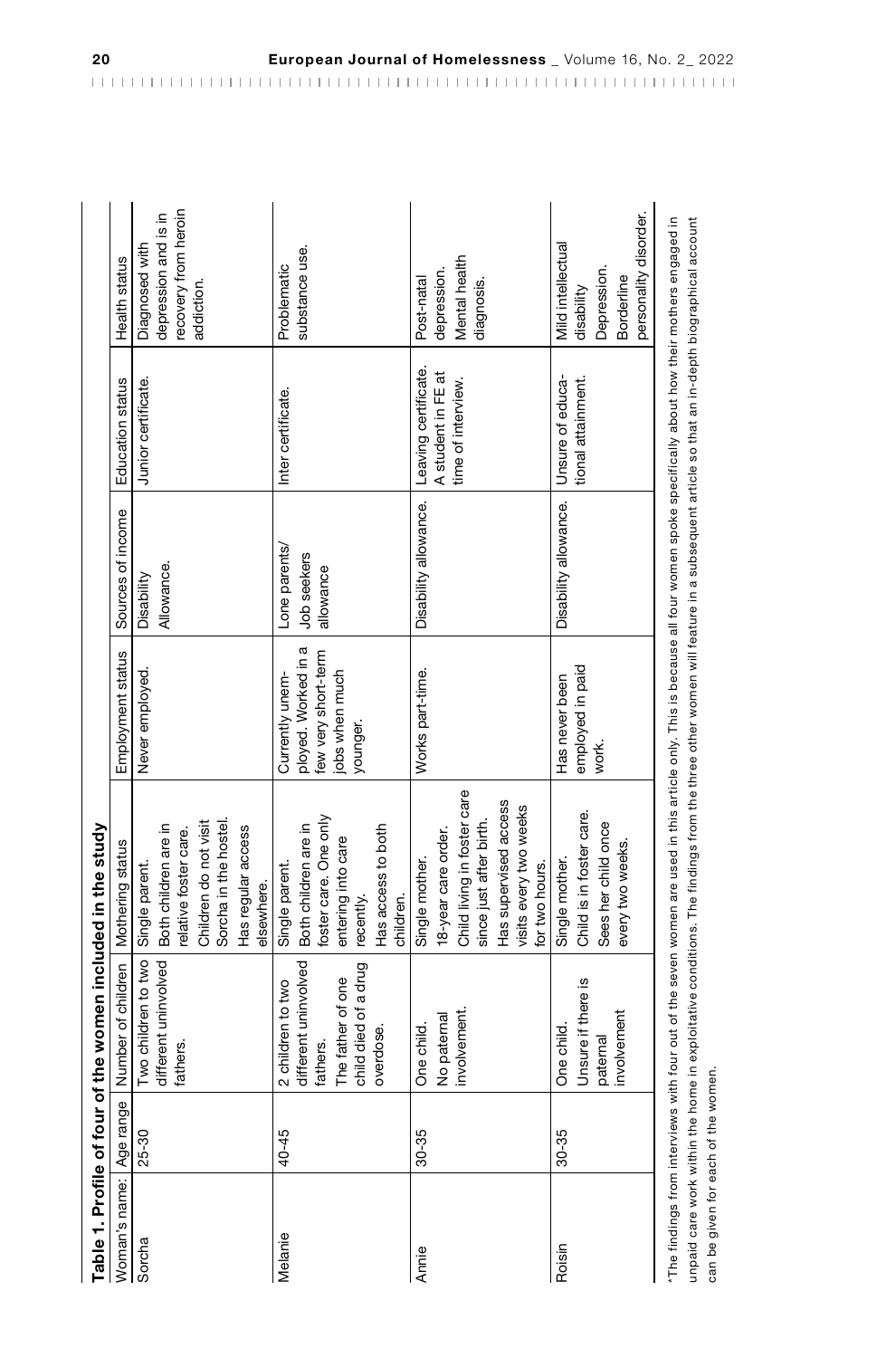Using feminist principles, I engaged with five of the women in two sets of interviews as planned, and another two participated in one interview only for different reasons, totalling 12 interviews altogether. Each interview lasted between 20-104 minutes. The interviews took place across a range of different settings including homelessness services or the women's newly acquired accommodation. The process was aided by photo-elicitation. Each interview began with me asking each woman to select an image or images from 74 photospeak cards that were scattered on the floor or table in the rooms we used. Each woman was asked to select a picture that spoke to her of her care relationships growing up, or at any stage of her life. Once she selected the number of pictures she wanted, I began the interview by asking her to talk about the pictures she had selected. The women then began to tell their stories using the pictures to guide their conversations. The interview schedule and guide were used in a relaxed manner, as the women used the pictures to tell her experiences of care relationships and homelessness. The pictures ensured the centrality of participants' voices to the study and the stories they told (Glaw et al., 2017). The photospeak cards I used were produced by Partners in Faith. They are a compilation of every day images from Irish life. <sup>1</sup> Because of the power of this method to elicit emotional responses, there were ethical implications to using it.

## *Ethical considerations*

Ethics and ethical considerations were central to how this qualitative study was designed and conducted (Lewis, 2003), which is essential when carrying out sensitive research with vulnerable groups, such as women experiencing homelessness (Liamputtong, 2007; Paradis, 2000; Paradis et al., 2012). The exploitative potential of research and the researcher is a reality for vulnerable and marginalised groups (Lynch, 1999; Paradis, 2000). To overcome the exploitative potential of research and to promote the emancipatory possibilities of the study, I intentionally engaged ethically with the women throughout the whole process, beyond the initial ethical approval process. For example, I used photospeak cards and offered process consent instead of informed consent. Also, I offered to develop and use care and distress protocols designed by the women to support them through the research process and to assess their readiness and suitability for participation in the interviews to avoid further risk of upset or distress.

*<sup>1</sup>* http://www.partnersinfaith.ie/new/index.php/publications/66-photospeak.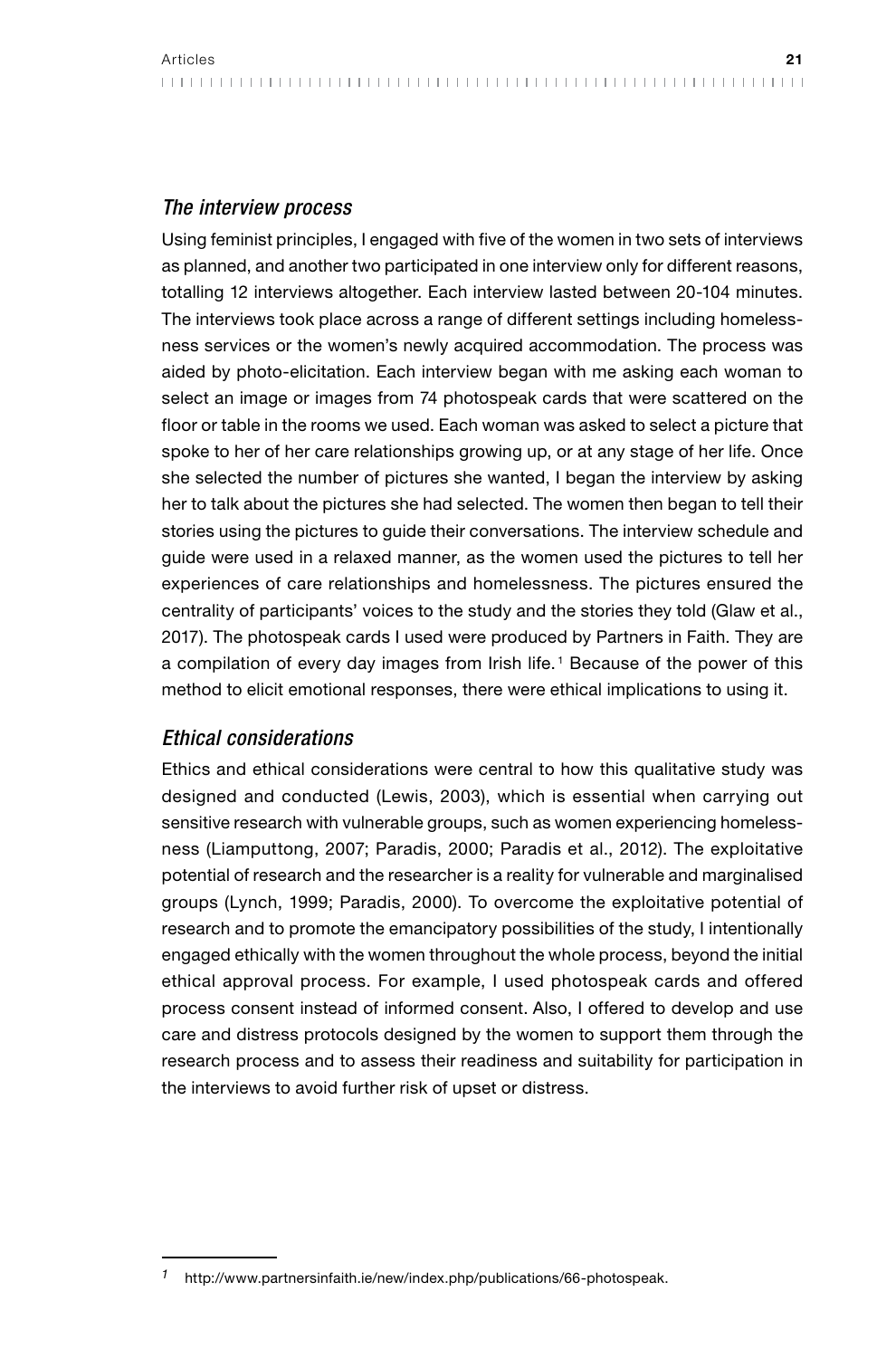# The Material and Intergenerational Realities of Nurturing Relations for Homeless Unaccompanied Motherhood

This section explores key findings from interviews with four of the seven mothers who participated in the study: Sorcha, Melanie, Annie, and Roisin (all pseudonyms), as narrated by the women using photo-story cards. The findings reveal the (re) production of intersecting gender, class, and affective inequalities that shaped the lives of these four unaccompanied mothers. While there are differences between each woman's experiences, there are also striking similarities, which influence their positioning as homeless unaccompanied mothers, including that all four women's mothers engaged in unpaid care work in the home. By looking at the transmission of capital over time, we can elucidate how we are born into an inherited social position, which influences and limits our access to and attainment of differing levels of capitals. These inherited social positions shape our movements through different social spaces and access to associated identities, including a caring identity (Skeggs, 1997) or good (housed) mother.

Central to the construction of all four women's subjectivities are classed femininities, which they inherited from the exploitative positions occupied by their mothers, who engaged in unpaid care work in the home, in conditions of abuse and/or economic poverty. Their mother's class positions were not simply defined by their economic positions in class terms and/or as unpaid caregivers within the home, but also by virtue of the affective injustices they experienced as they performed the work of care. As the data in the next section shows, the affective losses and abuses their mothers experienced depleted the capitals needed to support love labouring (including emotional, nurturing, and economic resources). This reduced the choices available to the women on exiting the family home and shaped their journeys into homelessness and motherhood.

## Melanie

Melanie, who is in her forties, is a mother of two children, both of whom were living in foster care at the time of interview. One of her children has been living in foster care since shortly after birth, over 14 years ago. Melanie's access with her first child has been inconsistent over the years, influenced by her homelessness journeys and her struggles with addiction. During periods of stability, access visits would go very well, and during other more chaotic times, contact was less frequent. Melanie's second child, who is under five, had just entered foster care because of her most recent re-entry into homelessness. Melanie spoke of struggling profoundly with her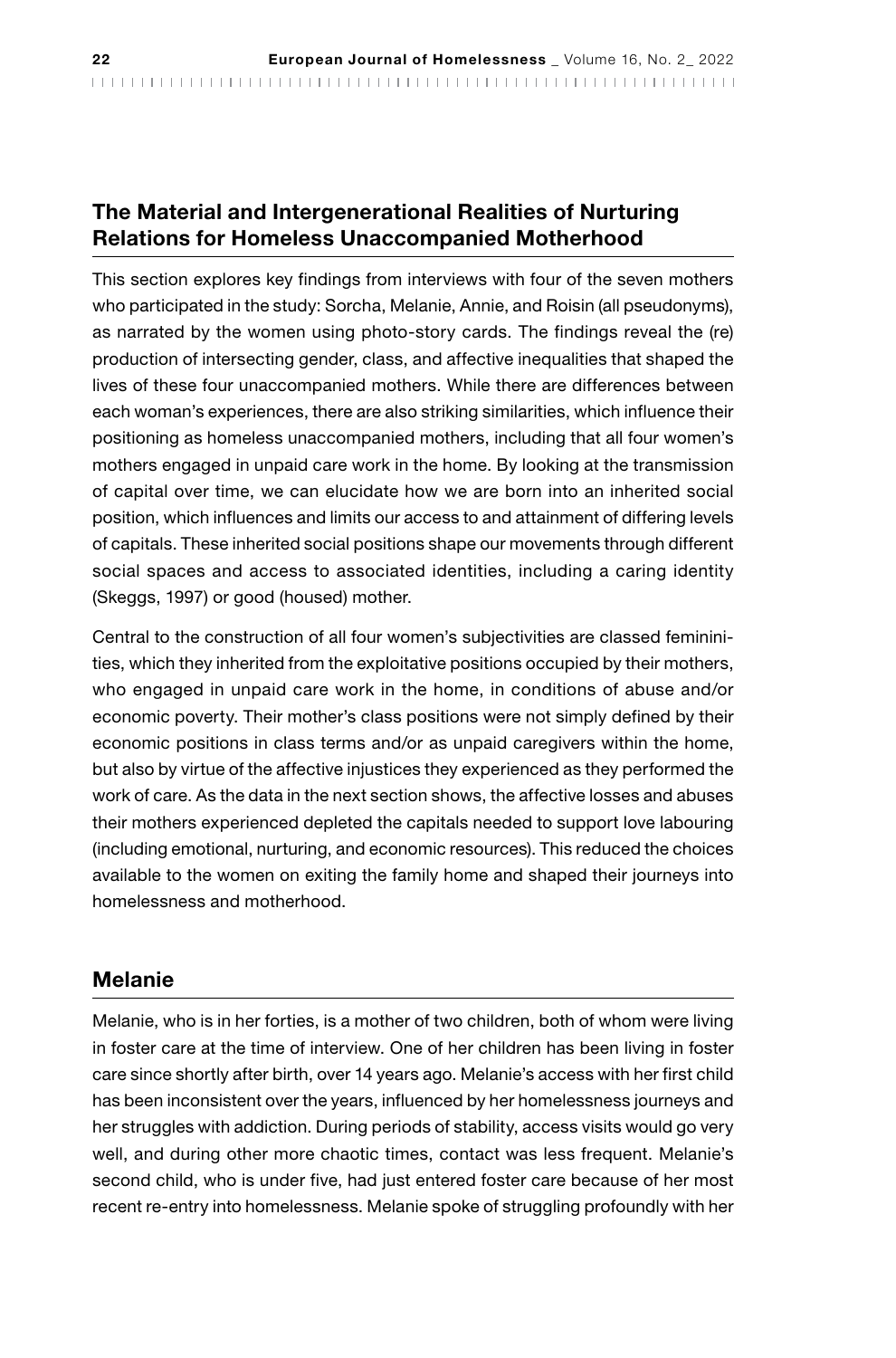recent separation from her second child, who has lived with her since birth. Melanie hopes to be reunited with her youngest child; however, she feels that her current housing status (single woman experiencing homelessness) is a barrier to this.

Melanie first became homeless as a child fleeing to refuges with her mother and sibling. Since the age of 18, she has lived a transient life for nearly 20 years. She spent significant periods moving among different homelessness spaces, including sofasurfing, squatting, sleeping on the street, periods in prison, in rehab, as well as moving in and out of different types of homelessness accommodation. Melanie's entries into homelessness were preceded by the breakdown of abusive relationships, including her most recent entry. Melanie has also had some periods of housing stability over the past number of years, with the most recent being approximately five years in total. Melanie, who left school at 16 years, worked in short-term, part-time paid employment for a brief period in her early twenties. Melanie is currently unemployed and has not returned to education since she left following her Junior Certificate. Melanie expresses the desire to return to education and to make herself and her children proud. However, at present Melanie is living in a high support woman's homelessness service and spoke of not being supported to find suitable or affordable housing, which she sees as a barrier to her reunification with her child.

## *Affective inequalities and Melanie's journey into homelessness*

Melanie spoke of how family life was emotionally destructive as her father "drank all of the money, womanised and then came home and mistreated his family". Melanie chose the image of a building site to reflect her experiences growing up and the centrality of emotions and affective deprivations to understanding her early childhood experiences, which she saw as central to the development of her subjectivity and sense of self:

And I picked up a picture of a building site because again, it's quite symbolic. That's how me life was, with all the mayhem, a building site, living in a building site. Just… not physically, but emotionally, just everything wrecked, destroyed.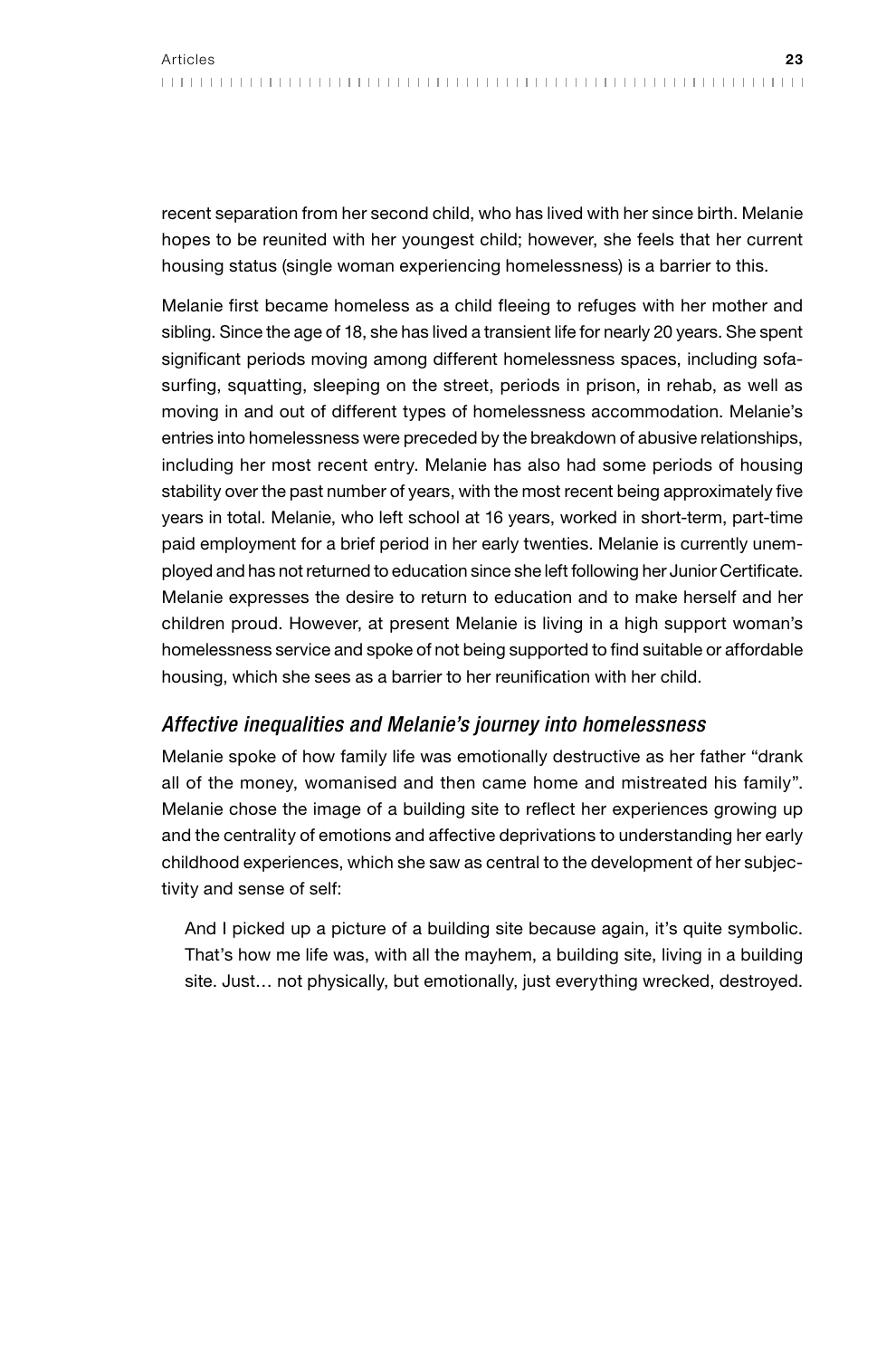#### Figure 1: Image of a building site



<sup>©</sup> Chris Maguire, 2004

Using the image below (Figure, 2), Melanie discusses how living in domestically abusive relations and poverty effected the emotional resources her mother had to care for her:

I picked up this picture of a woman pushing a pram. It just reminds me of my mother, with a little girl. Going about her business, trying… There's a load of rubble by the side of the road which is quite – what's the word?…Symbolic, that's how my life was, a load of rubble, but yeah, me mother's walking straight on…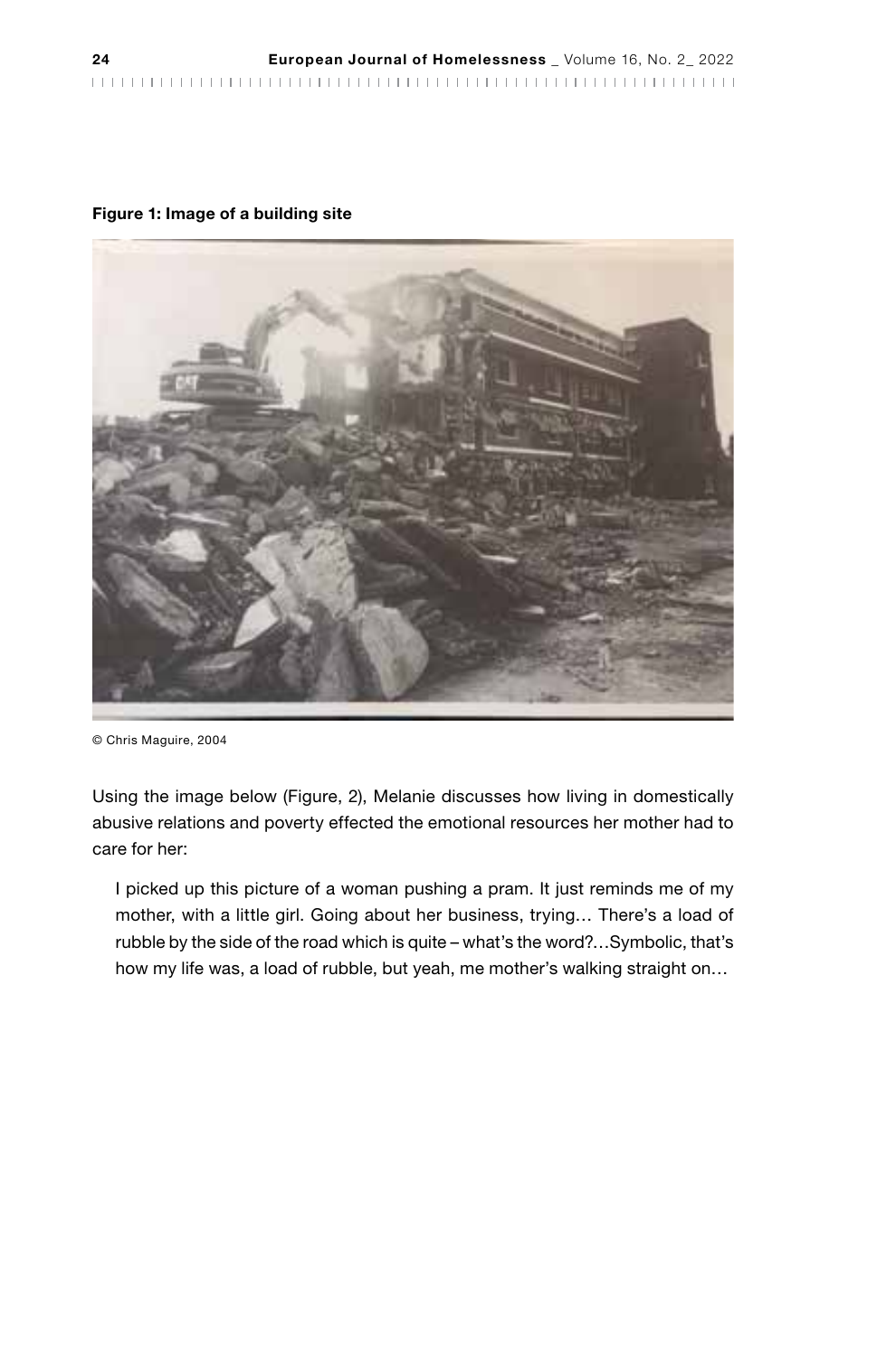

Figure, 2: Woman pushing a pram past some rubble

© Derek Speirs, 2003

Despite the abuse and the resource-poor conditions she was living in, Melanie spoke of how a range of factors colluded to prevent her mother from leaving her father (Malos and Hague, 1997; Schneebaum, 2014), prolonging the abusive relations throughout her childhood.

But my mother was caught. She… my father was the one that was bringing money in. She did love him. She tried to maintain her marriage. Maybe she prayed that he would come right. And then I wouldn't mind. Every time my mother got rid of him, my dad… We'd cry and say, 'Bring him home.' So she was caught…

Melanie explained the reality and contradictions of living in abusive households, and how they can exist alongside relations of nurturing, as she reflected on how her mother sought to care for her and her sibling during periods of childhood homelessness.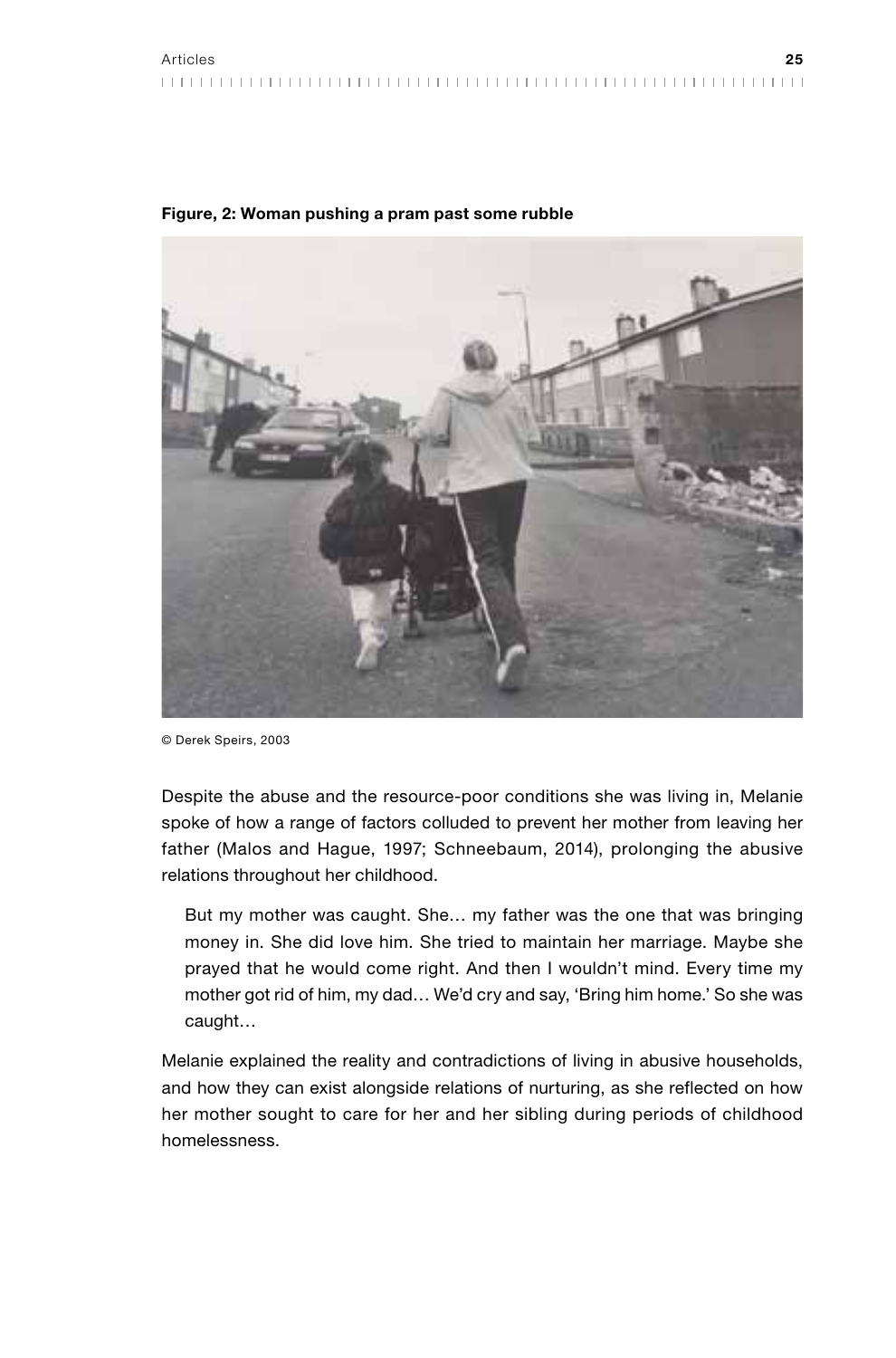And because my mother and father's relationship was quite destructive, because of alcohol, my mother was always trying to keep it normal, so she'd… I mean, we'd have to stay in hostels, or bed and breakfasts, so she'd always try and keep our lives normal. So she used to bring us down to the pond in [….] and feed the swans and-…" (Melanie).

#### Figure 3: Child feeding swan



<sup>©</sup> Dave Donnellan

Nurturing practices performed by Melanie's mother reveal insights into how the affective sphere "occupies a discrete space between mother and child in which they perform affective roles and relations intrinsically linked to their desire to exist, belong and feel love and care…. But also, these relations of love and care can exist alongside relations of abuse and neglect" (Crean, 2018, p.3) producing affective injustices. Despite Melanie's mother's desire to protect and care for her children unsupported, the effects of living in the abusive family relations became too much for Melanie. At the age of 16 she moved in with some friends and then progressed into homelessness at 18. Reflecting on her subsequent homelessness journey and entry into problematic substance use, Melanie recalls:

I feel like the reason why I done it is because it was my only way out at the time, or I'd've gone completely insane. But then again, I could have channelled that energy into going to school and saying, 'You know what? I'm not fucking having this.' But when you know no different, you say, 'I just can't cope. I need to do something.'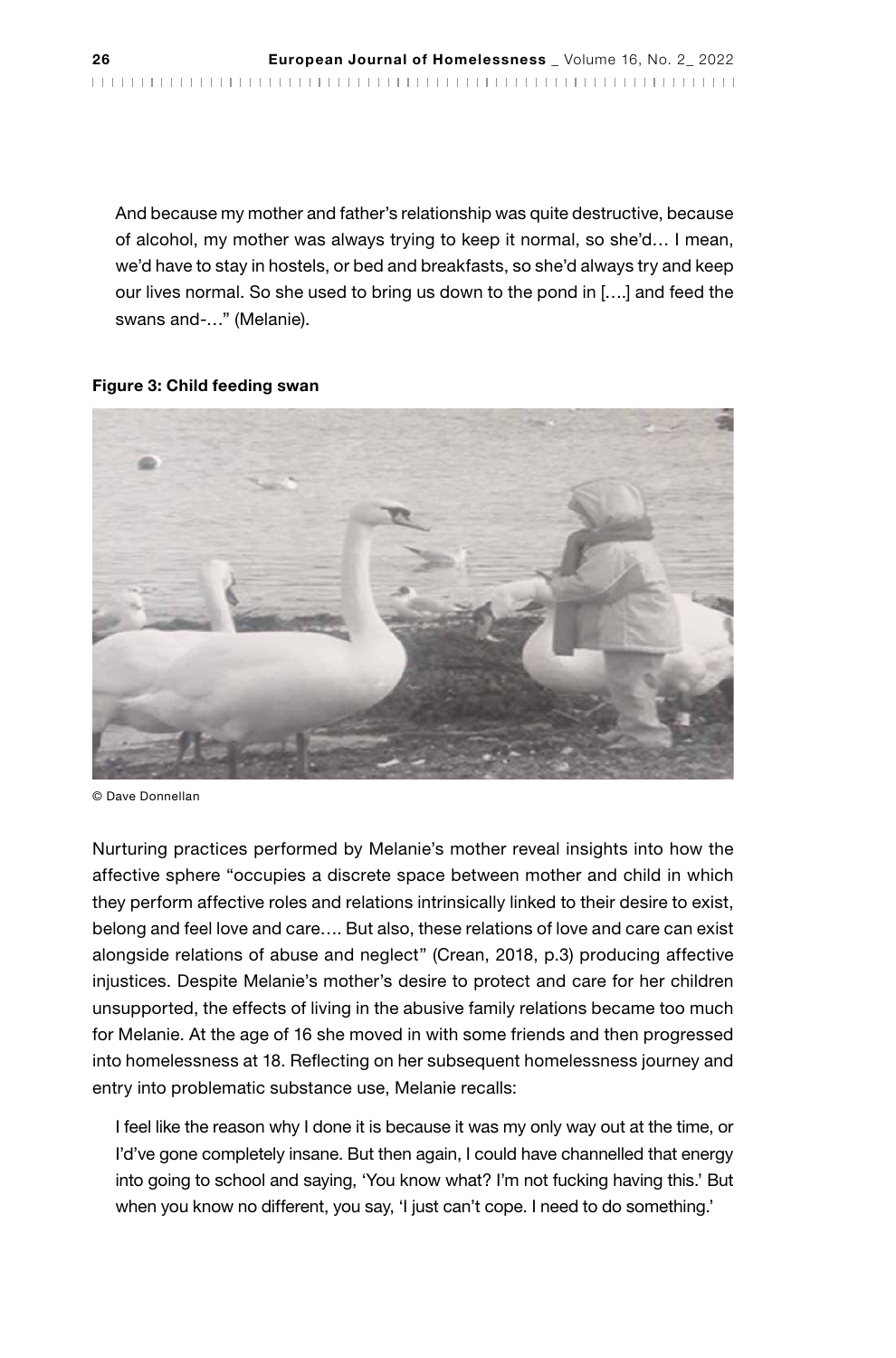Sorcha, who was in her late twenties at the time of interview, is a mother of two children. Both of Sorcha's children were living in relative foster care, the first child for over five years and the second since birth, which was less than a year. Sorcha maintained a good, regular relationship with both of her children, seeing them weekly outside of the mixed-sex hostel she was living in at that time. Sorcha hoped to be reunified with her youngest child, but needed suitable housing before this could occur. However, Sorcha was unable to access any stable, affordable housing at that time. Sorcha was living in a mixed-sex hostel, which often accommodates people experiencing enduring addiction and mental health issues at the time of interview.

Sorcha has been homeless since her early twenties, for approximately 6-8 years. Her first entry into adult homelessness occurred following a violent relationship break-up not long after she gave birth to her first child and first tried heroin. Sorcha has remained without long-term, stable accommodation of her own since then. During her homelessness journeys, Sorcha returned to the family home or a relative's home for short periods. She then moved through a variety of homelessness spaces including sleeping on the street, in derelict buildings and squats, sofa surfing, in hostels and supported homelessness accommodation, B&Bs, and in rehabilitation centres. During Sorcha's second pregnancy, she spent a period homeless on the streets, with no viable option of accommodation available to her. According to Sorcha, she was separated from her second child as she was homeless following the birth and there was no suitable accommodation available for her and her child:

Now, the minute I get [long-term housing], I'll get the access overnight, back straight away with my [baby]. That's all it is. The only reason the [baby] is gone is no stable accommodation. So they wouldn't let me leave the hospital with [… ], with me having to go from B&B to B&B. It's not fair on the child, so young and all that. It's not – what's the word – it's a part of neglect that would be. That's signed down as part of neglect, even though there's no neglect going on there, but hopping from B&B to B&B, there's no stable place.

Although Sorcha first became officially homeless in her early twenties, she was regularly taken from the family home by her mother as a child because of domestic abuse. It was during this time that a close relative abused Sorcha. Therefore, it could be argued that Sorcha, like two of the other women featured in this article first experienced homelessness in childhood (Mayock et al., 2016).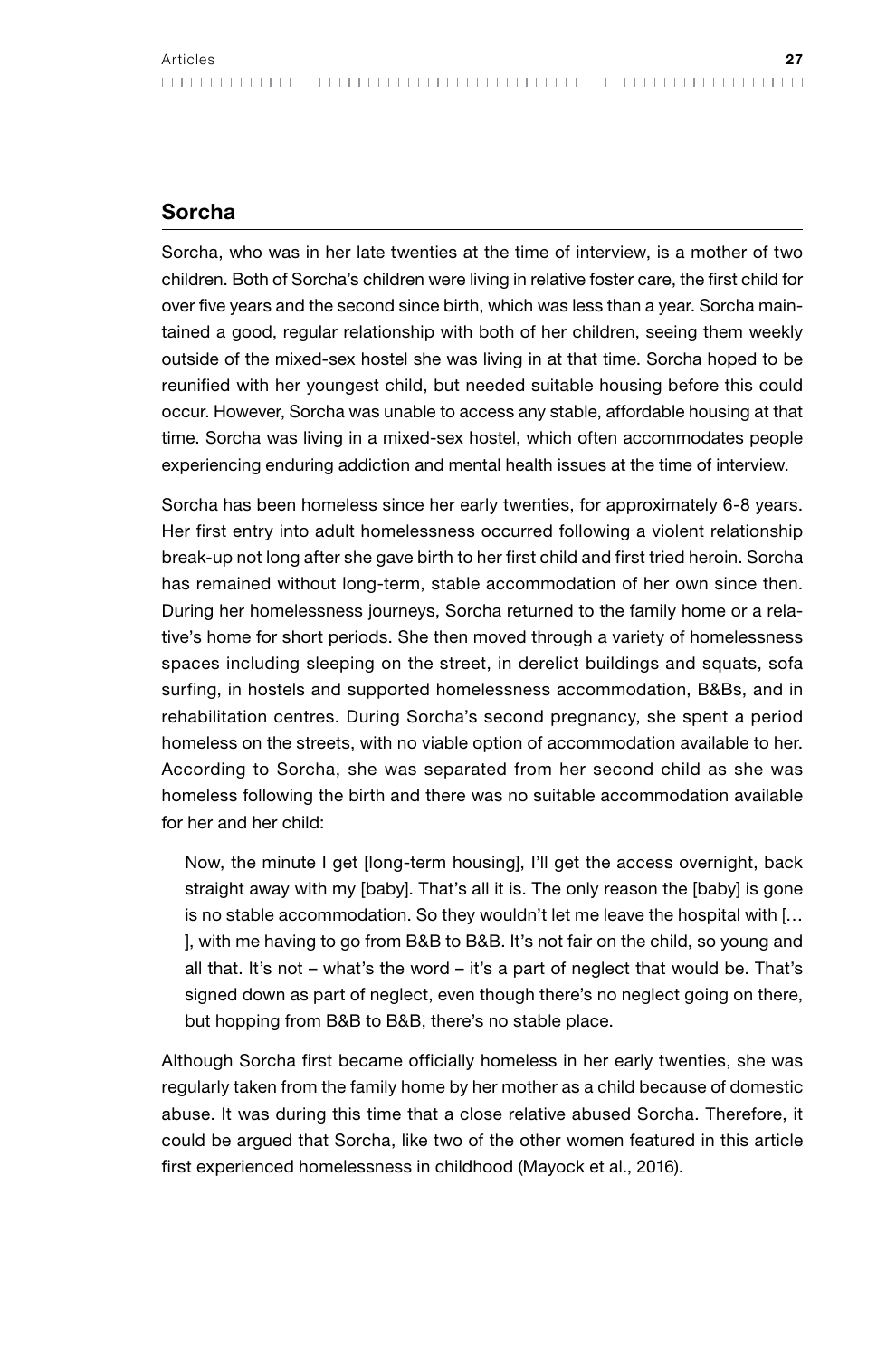## *Affective inequalities and Sorcha's journey into homelessness* Figure 4: Person walking alone on a hill



© Derek Speirs, 2004

In reflecting on her care experiences across her life, Sorcha selected the image in Figure 4 and reflected:

This picture now caught my eye, because of my many struggles before. It would… See the way he's on his own and he's walking. That would feel like me, being alone.… miserable and lost and lonely…It would be like as if it was me after been gone out of home… And I'm on my own… I have no one.

As she began to talk about her experiences, Sorcha discussed how the exiting of her father from the family home had several significant repercussions both for Sorcha and for her mother. Because nurturing is a form of work, it requires time and resources. Nurturing can be burdensome when unsupported economically, emotionally, physically, and socially; depleting instead of producing emotional and nurturing capitals (O'Brien, 2009; Elliot et al., 2015; Coffey et al., 2020). The material effects of the absence of nurturing capital in childhood were expressed by Sorcha (and the three other women), as she (and others) spoke of taking on care responsibilities within the home, helping financially and in performing other mothering duties for her mainly older siblings:

… I'd hear my mam cry at night and I'd run into her, and all things like this. Even financial ways, my mam would find it hard, buying things and stuff. Say now she wanted a fry-up in the shop, I done it.... I'd take her money and stuff and go off... and I'd rob the fry-up, and I'd bring her back the change… I thought I could help my mam and all, and stop looking at her the way she was, depressed and all that, I would have done anything to cheer her up, anything.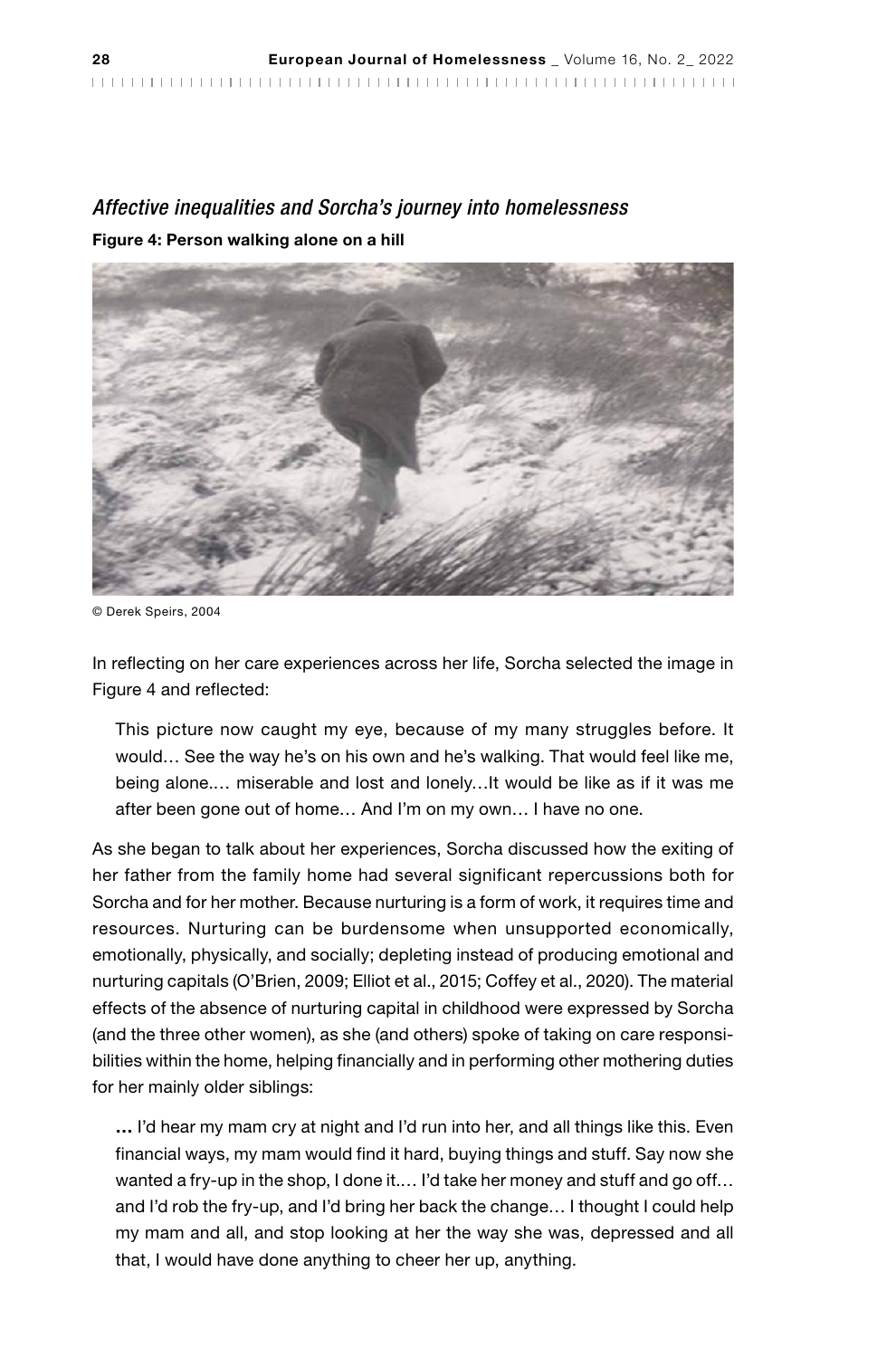In talking about the ways she took on other examples of 'mothering' responsibilities, Sorcha describes "So I think I was put to be an adult way beyond my years, having mother figure things to do: cooking dinners, washing clothes, making sure that there's stuff there for them, running baths. Down to running a bath." In the absence of any support for Sorcha's mother to care for her children, Sorcha was forced into taking on the role performed previously by her mother.

Sorcha's recollection of her early childhood experiences also reveals how her mother experienced not only economic inequalities, owing to the sexual division of labour within the household. Her household had "a lot of anger as well in my family… like, violence". At times when it was particularly bad, Sorcha's mother would run away with her and her sibling to a close relative's house for safety. Their mother would then leave them there while she returned to the house. It was during the time that Sorcha's mother sought to protect them from the effects of witnessing the domestic abuse that Sorcha was sexually abused over several years. Without access to support to help her to deal with this trauma, Sorcha began to use drugs and entered into a violent relationship from a young age. Reflecting on her journey into homelessness and addiction, Sorcha recalled how:

It was really, I wanted to be gone from […..]I wanted to get out of there after what happened…So I just wanted out of there. It was too much, too much of memories, too much history behind me down there, so I just wanted out of there. And I'd nowhere to go, nowhere. How would I get out of here?"… The drugs. It was a big part of it then, drugs

#### Annie

Annie, who was in her early thirties at the time of interview, had been homeless on and off since she was 18 when she left her family home due to abuse within her family. She initially moved to relatives in the UK. This family arrangement broke down a short time after she arrived there. Annie therefore first entered homelessness as an adult in the UK. Annie previously became homeless in Ireland as a child with her mother and siblings fleeing domestically abusive relations. Annie subsequently returned from the UK while pregnant because she was experiencing domestic abuse herself. She re-entered homelessness in Ireland following the birth of her child and a breakdown in family relations, which resulted in her child's subsequent removal into foster care. Annie had regular access with her child and spoke of strong hopes for reunification, even though she was homeless and her child was subject to a long-term care order (until the age of 18).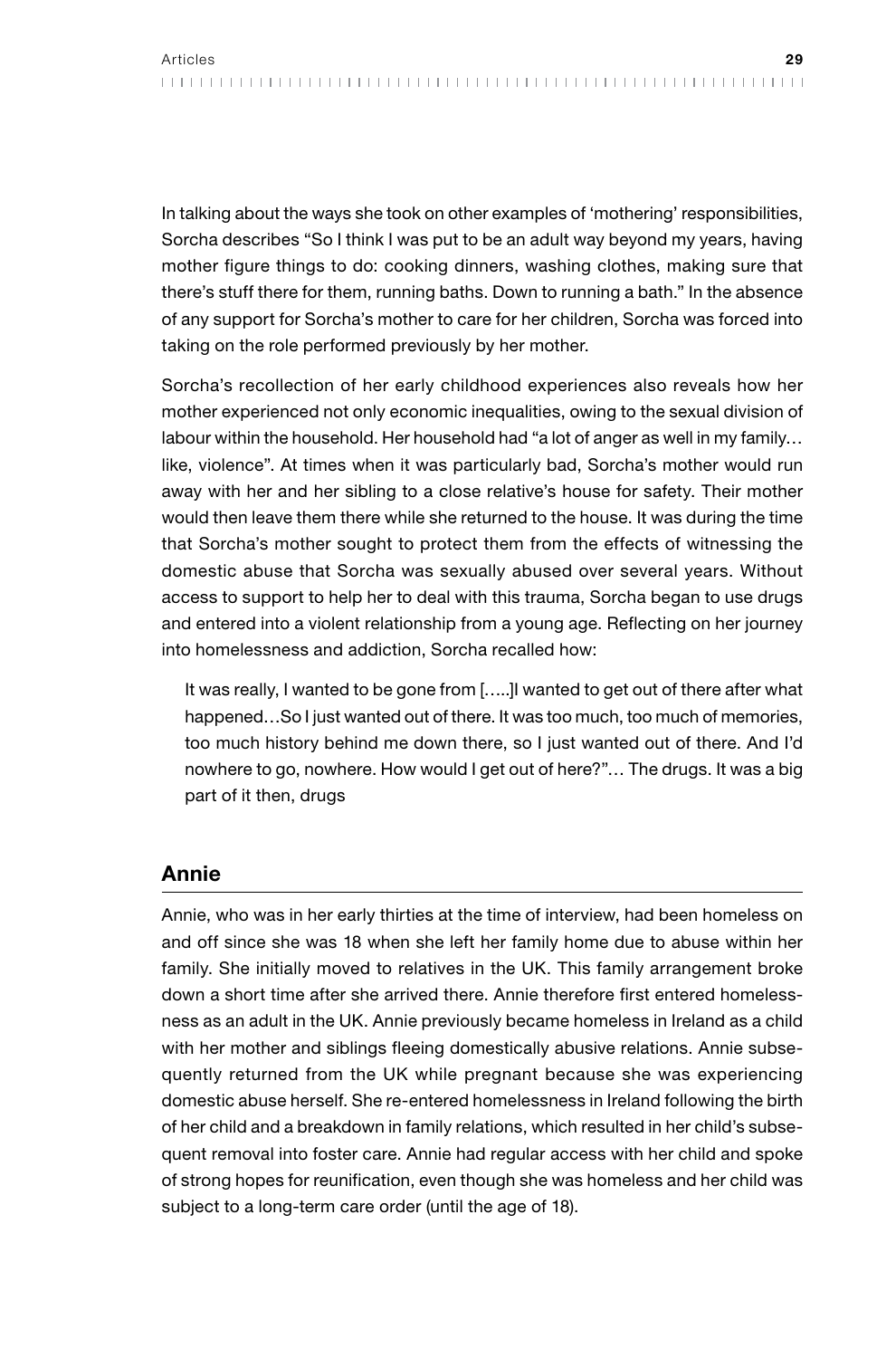At the time of interview, Annie was living in a mixed-sex hostel for the past approximately five and a half months. Before this, Annie lived in a night-only emergency hostel, and previously in short-term tenancies. She also lived in hotel homelessness accommodation, as well as probation accommodation. Annie spent some time in prison and lived in aftercare accommodation upon release. Annie is the only participant to have completed her leaving certificate and to be engaged in further education at the time we met. Annie, unlike the three other women in this article, has engaged in paid employment in recent years. Annie experiences enduring mental health issues and spoke of using alcohol and drugs in the past. However, Annie does not currently have any problematic substance use issues.

#### *Affective inequalities and Annie's journey into homelessness*

Annie described life as "tough" being "dragged up" in economic poverty in an area of high disadvantage and of experiencing several moves during her childhood. Annie's mother was a lone parent and from a young age Annie became a carer to her two younger siblings:

I grew up without a dad. Me ma was… Me ma's nuts. She has some serious issues. But she's in denial there's something wrong with her. We were beaten as we were growing up…

Annie described how she endured roughly four years of sexual abuse from her mother's partner, who was also domestically abusive towards her mother. Several of Annie's accounts of her childhood recount the prevalence of physical abuse perpetrated either towards her mother by her stepfather or by her mother against her.

Annie's experiences in childhood differ from Melanie and Sorcha because Annie's mother was physically and emotionally abusive toward her. Annie's narrative reveals several examples of violence and abuse performed by her mother that stand in stark contrast to examples of nurturing performed by Melanie's mother. Under contemporary gendered welfare relations, a hierarchy of motherhood is engendered, as support for nurturing is made invisible to the needs of the economy (Fraser, 2016; Oksala, 2016). Nurturing is privatised for people who cannot afford to pay for care or for support to care, without regard for whether they have the capacity to perform the work of nurturing. The gendered moral imperative to care creates a further bind for lone mothers who do not have the resources needed to perform care work, so they struggle with love labouring, resorting to violence in the absence of the requisite capitals. This produces negative outcomes for their children, which for Annie led her into homelessness and becoming separated from her child.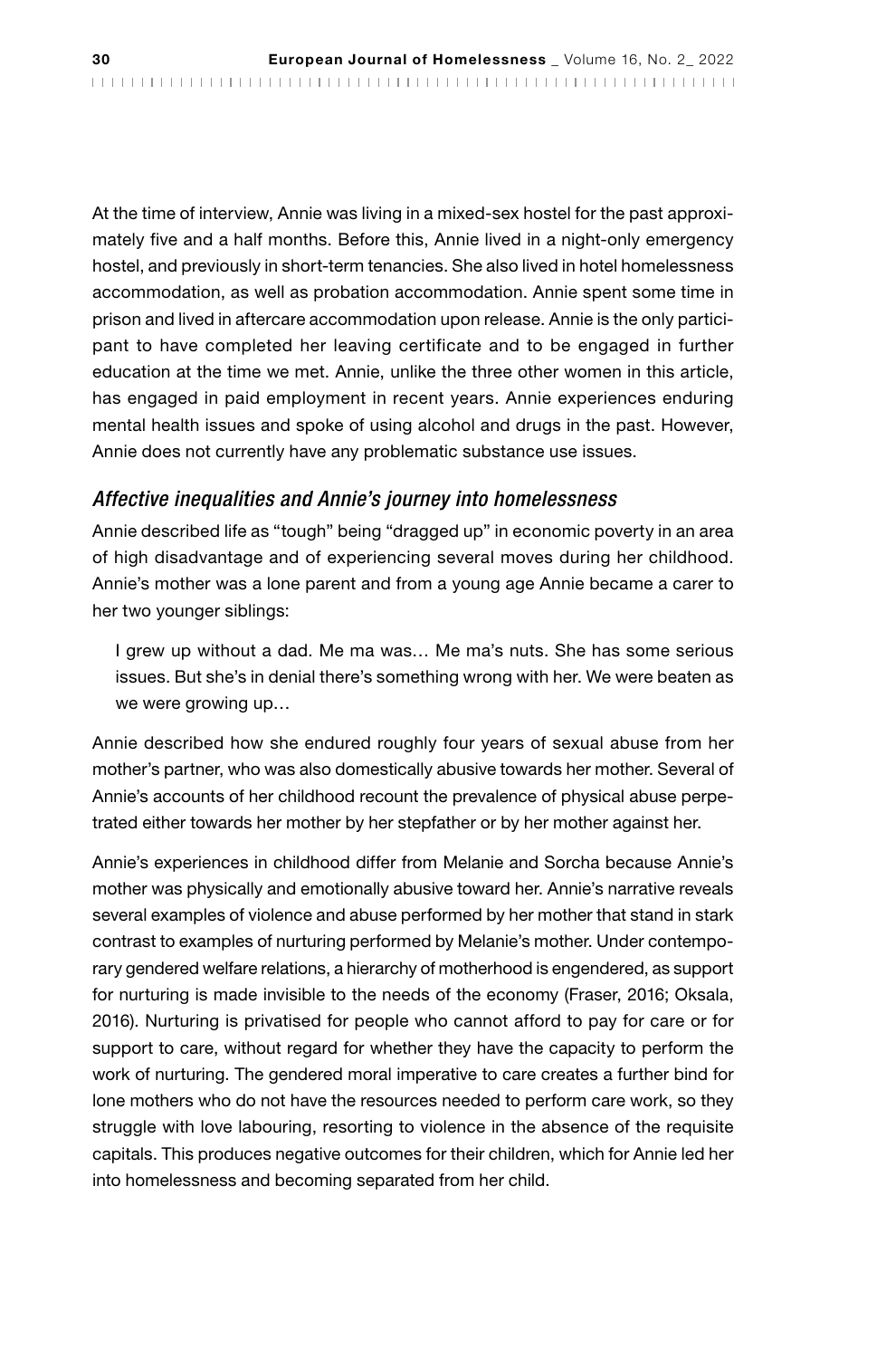## Roisin

Roisin was in her early thirties and has one child who was living in long-term foster care at the time of interview. Roisin sees her child regularly and spoke of having good relations with her child's foster carers. Unlike the three other women discussed in this article, Roisin spoke of being happy with the present status of her relationship with her child and did not speak of plans for reunification. At the time, she was seeing her child once every fortnight. Owing to her mental health diagnosis and her own childhood experiences, Roisin stated that she is not in a position to look after her child "... I can barely look after myself. I can't even look after a fish".

Roisin became homeless just one month previously, following an admission to a psychiatric hospital because of a "mental breakdown" (Roisin suffers from mental illness and has a mild intellectual disability as well). Roisin left the hospital and entered homelessness, following what had been the culmination of a range of intersecting inequalities that shaped her life. Like Melanie's experiences, Roisin's entry into homelessness was triggered by the actions of an ex-partner. This man was squatting in Roisin's rental accommodation when she was in the hospital, without Roisin's knowledge, and he destroyed it. This led to Roisin's eviction from the property while she was in the hospital. During her time experiencing homelessness, Roisin occupied the category of invisible homelessness, as she was staying with friends and family (FEANTSA, 2007). Roisin's experience of being homeless was a source of stress for her. She described how she was "bothering" people and "felt so alone", feelings she had experienced throughout her childhood. At the time we met, Roisin was waiting to move to a new tenancy offered by the local authority.

Roisin's experiences reveal the deeply traumatic effects that deprivations in love and care have on people. Roisin described her childhood as horrible, growing up in an abusive household where alcohol abuse was prolific. Roisin's family did not experience economic resource inequalities like the other women in this study, yet the affective injustices she experienced in childhood produced material outcomes in adulthood.

#### *Affective inequalities and Roisin's journey into homelessness*

Roisin described her life as "horrible" growing up. The picture of a child crying (figure 5 below) takes her back to her childhood:

On the outside, me and my family seemed like the perfect family, but inside, it was a different story. My mother was an alcoholic. My father was an alcoholic. My mother… You'd hear about men abusing.. you know..women, but my mother abused the life out of my father. And if we got in the way, we were attacked.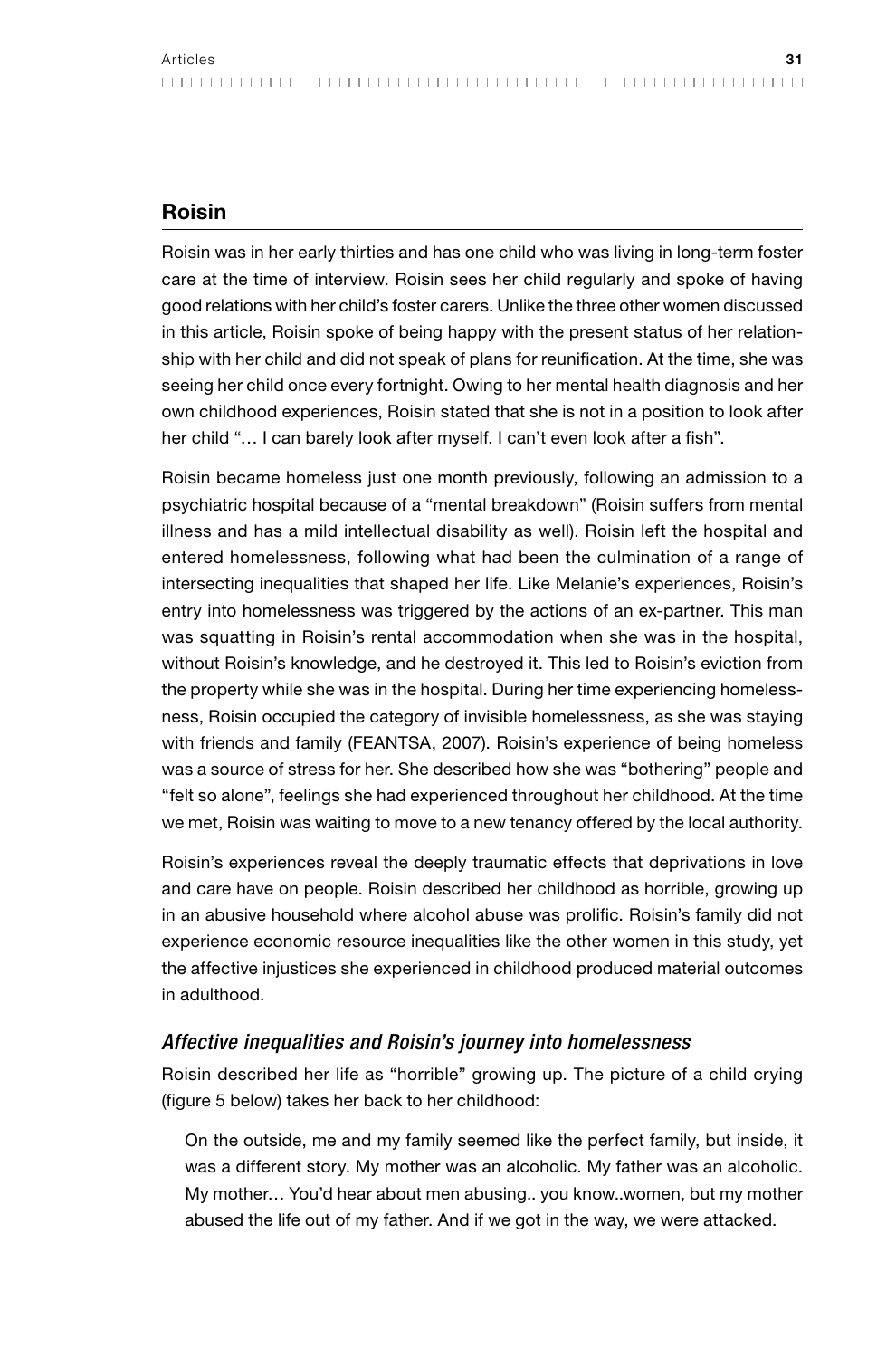| 32 | European Journal of Homelessness _ Volume 16, No. 2_2022 |  |
|----|----------------------------------------------------------|--|
|    |                                                          |  |

#### Figure 5: Child



© Frank Stapleton

Roisin "hated" her life, citing examples of sexual, physical, and emotional abuse that she experienced across her childhood perpetrated by family members. She described how her "… father just went to work, came back. My mother got drunk and bet the crap out of him. He was drinking and fell asleep. It was all drink-related". It was Roisin's younger sister "who took the role of mother, being mother" within her family as there was no other wider support available to the family.

Roisin uses the next two pictures, of a young woman looking out a window and a man walking in an alley, to reflect on the intersection of affective deprivations she experienced at that time. Looking at the teenage girl, she reflects on how:

That's like me growing up. Confused, don't know what to do. Depressed, life is horrible… it speaks to me as if she's looking out on life, contemplating is it better than what she is already going through.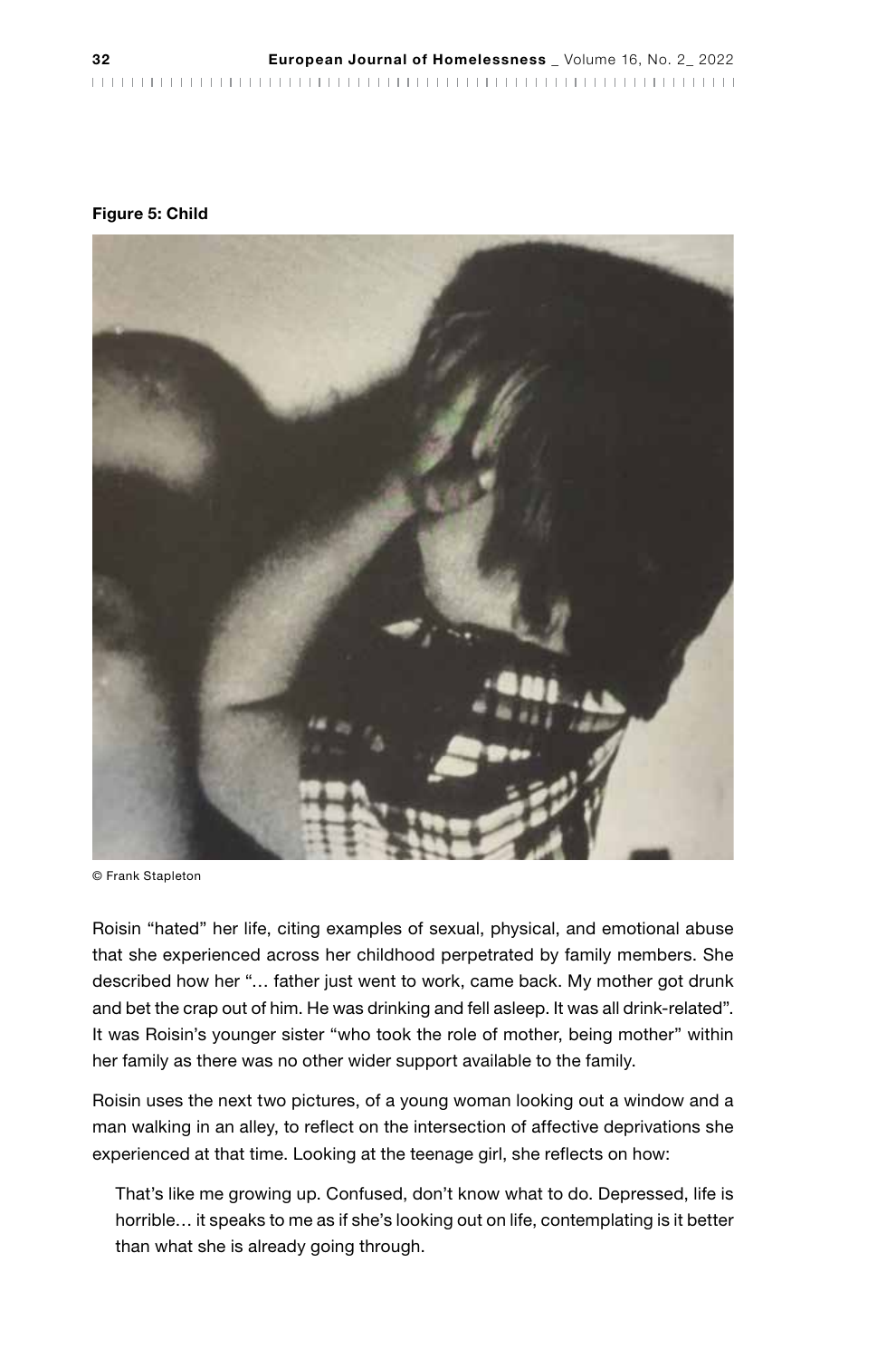

#### Figure 6: Teenage girl looking out the window

© Chris Maguire

The next image of the man walking alone symbolises the powerlessness and aloneness she was experiencing, as there was no external support for her, or no one there to help her: "And it's like you're the only one there and no-one is actually there to help you. It's… so dark and lonely. It's horrible…".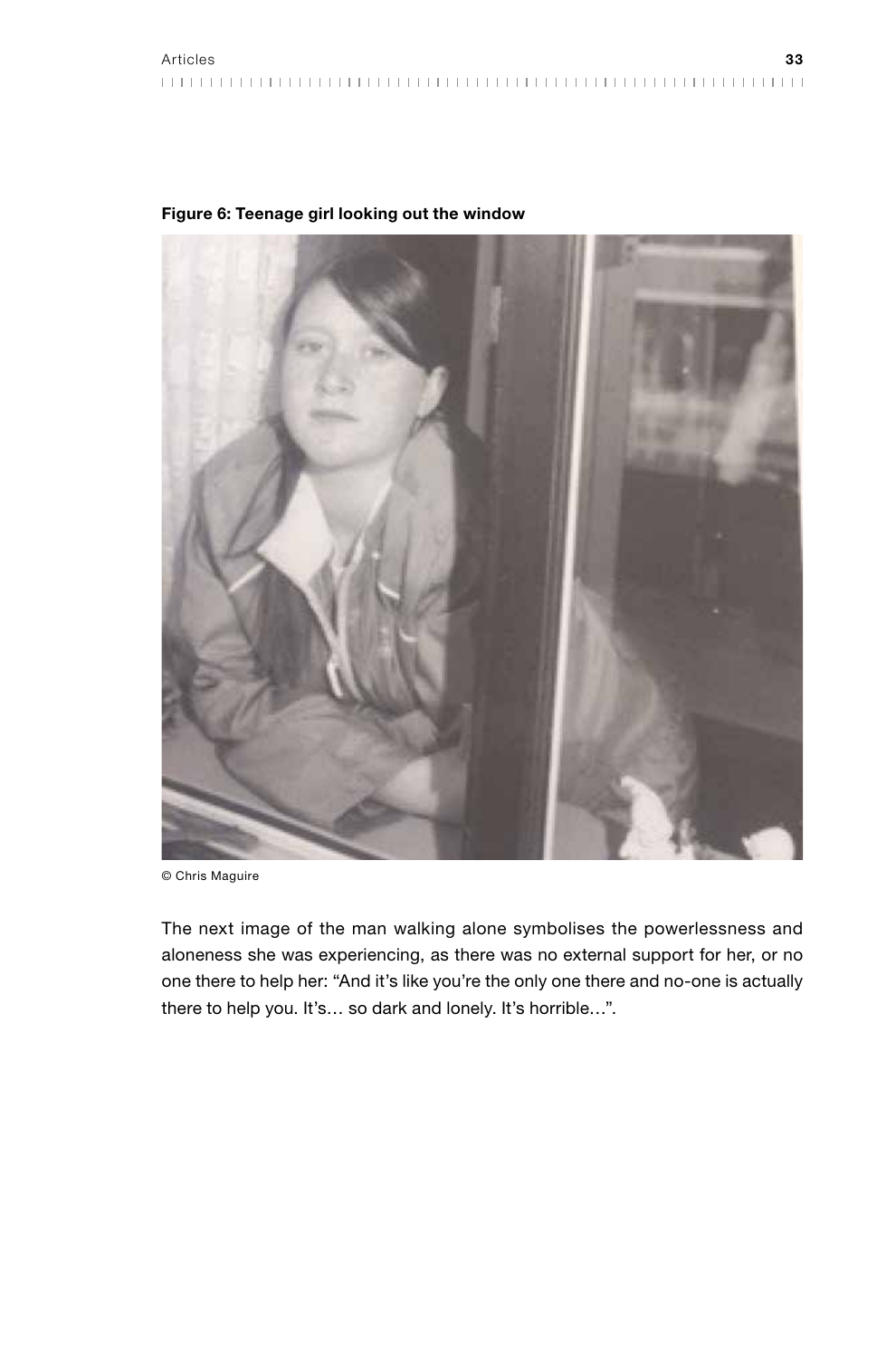| 34 | European Journal of Homelessness _ Volume 16, No. 2_2022 |  |
|----|----------------------------------------------------------|--|
|    |                                                          |  |

#### Figure 7: Person walking down a dark alley



© Trocaire

#### *Motherhood as a site of intersecting gender, class and affective inequalities*

The gendered moral imperative to care and nurture are considered innate to women, as opposed to forms of work, which require resources (Lynch, 2007; Lynch and Lyons, 2008; O'Brien, 2008). Roisin's descriptions of her family environment reveal critical insights into what happens when mothers who are struggling with deep emotional needs, such as alcoholism and anger, are unsupported with care work. Because emotional capital is a relational resource, it can only be activated when support is available (O'Brien, 2007). Lack of support or lack of nurturing capital for caregivers when performing the work of care limits the transfer of emotional capital from mother to child (Reay, 2000; O'Brien, 2007). This was evident from Melanie's, Sorcha's, and Annie's stories, where a combined lack of emotional, nurturing, and economic capital available in childhood reduced the options available to the women to escape from the abusive relations they were living in, thus shaping their journeys into homelessness. Roisin's narrative also provides insights into the dynamic effects that inequalities in these gendered capitals can have on women and girls intergenerationally; as Roisin spoke of struggling to know how to care for herself or her child. While this is also true of men, they are far less likely to be carers, as the moral imperative does not apply to them in the way it does for women.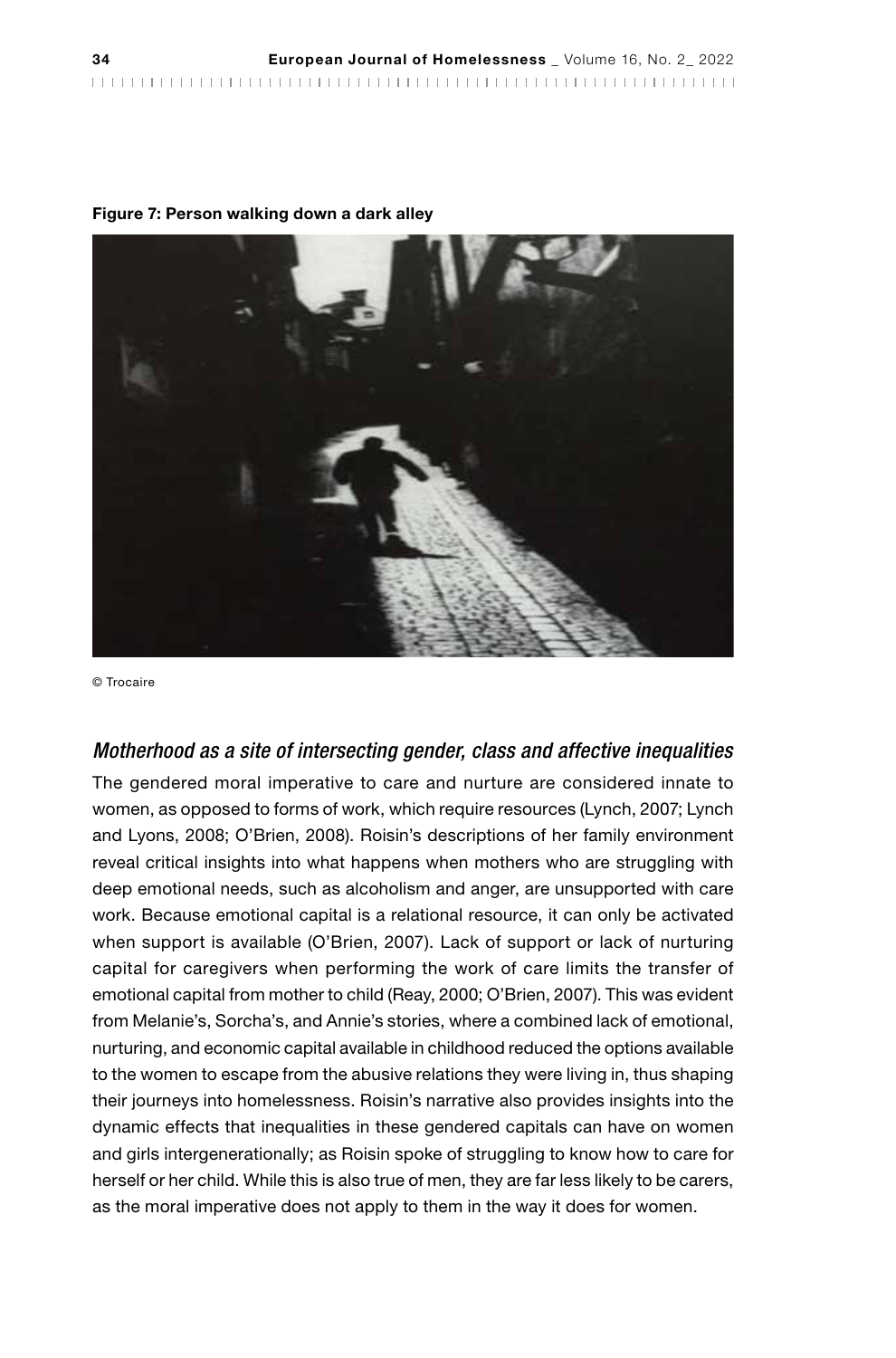An important contribution these findings make to understanding women's homelessness journeys relates to the intersectionality of gendered class relations and affective injustices, and their disabling effects on women and girls. Specifically, the findings reveal how consciousness of class inequalities evolve not just through the economic relations that produce their class position, but also through the affective relations that frame their lives (Crean, 2018). Specifically, the data shows how owing to the sexual division of labour and unpaid nature of care work, women occupy a structurally subordinate and exploitative position of power to men (Muller, 2019), often leaving them dependent on men for economic resources. These exploitative conditions are exacerbated for women living in domestically and economically abusive relations (Sharp, 2008), diminishing the emotional, nurturing, and economic capital needed to produce love and care relations. These exploitative and alienating conditions produce affective formations of class injustices, as mothers lack resources, control, or choice over the conditions within which they perform the work of care. Owing to the gendered moral imperative to care and the privatised nature of caregiving under contemporary welfare relations, resource-poor mothers are frequently compelled to care within unequal conditions, regardless of whether they have the resources or the capacity to do so.

The findings therefore reveal how the affective sphere is the primary site through which women experience exploitation. Intersecting with the economic, political, and cultural spheres, the inequalities recur intergenerationally (Skeggs, 1997), preventing the women from accumulating the capitals needed to access alternative positions to the exploited positions occupied by their mothers. This had disabling consequences for them. The affective and gendered class injustices the women experienced in childhood were embodied and experienced as addiction and mental illness. Furthermore, all four of the women experienced abusive relations, motherchild separations, and homelessness in their adult lives – with three of the women experiencing long-term and recurrent homelessness (Pleace et al., 2016).

# Conclusion – The Significance of the Affective Sphere for Understanding and Responding to Women's Homelessness and the Policy Issues Arising

The findings in this article have important implications for current discussions on the gendering of women's homelessness and policy responses to this invidious issue (Bretherton, 2017; 2020). This is especially so because, as Bimpson et al., (2022, p.275) point out, "social policy is inexorably implicated in (re)producing dominant visions of mothers, mothering and home". Contrary to dominant discourses of 'good mothers', which position mothers as individually responsible for nurturing (Hays, 1996; Manne, 2005), the findings here reveal how primary care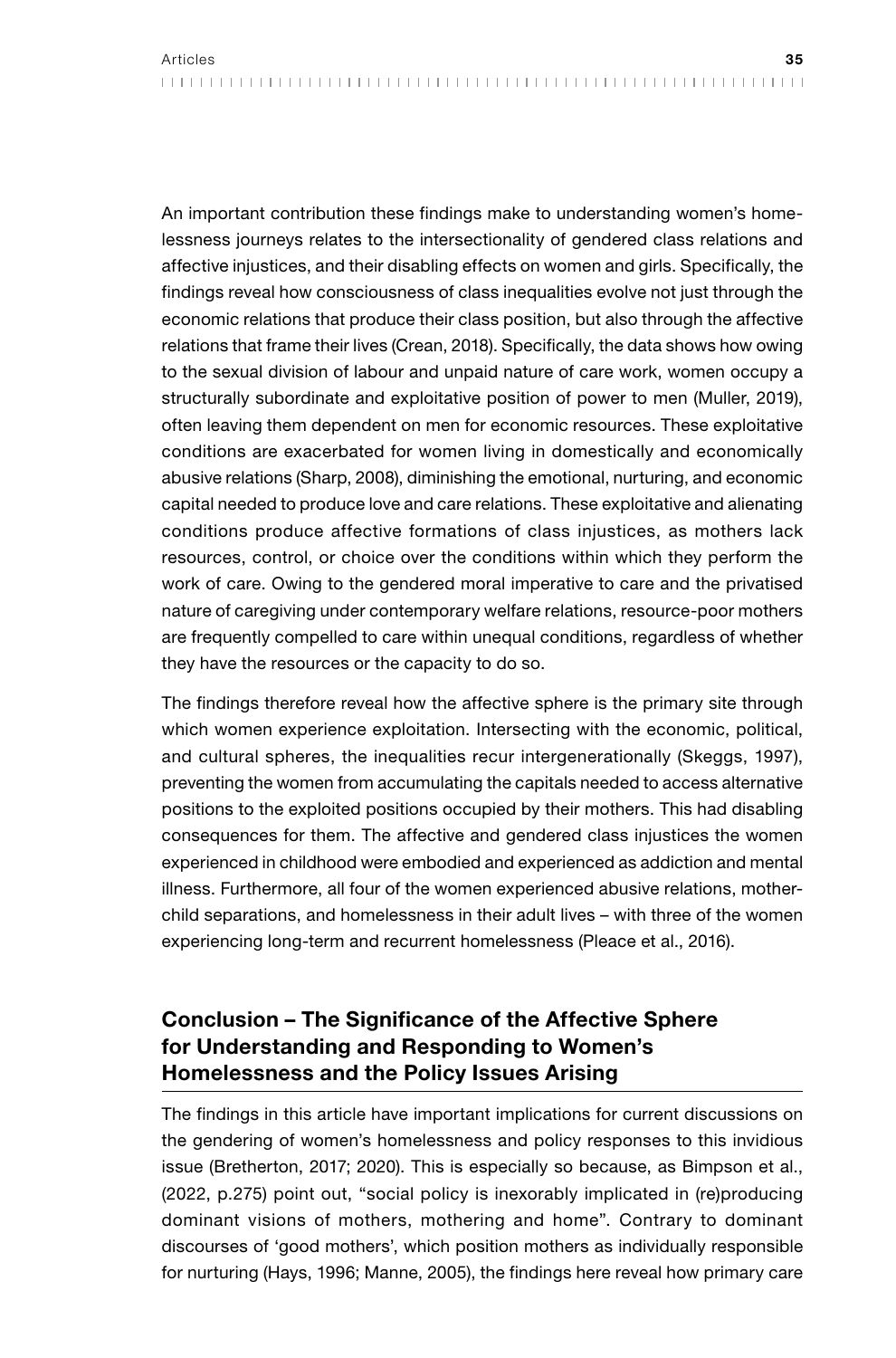relations/mother love is contingent on access to gendered capitals, emotional and nurturing. These are the outcome of love, care, and solidarity relations experienced individually, at a community level, and a societal level (Lynch and Walsh, 2009; O'Brien, 2009). Primary care relations are also highly resource dependent, materially, politically, and socially. When absent, they produce unequal outcomes for resource-poor and mothers experiencing homelessness and their children.

The exclusion of the affective domain from research about mothers experiencing homelessness means that under current welfare relations, in Ireland and the UK, discussions and policy responses to mothers are often framed by professionals and by wider society within the language of 'choice' or individual deficits. This disregards the intersectional structural forces shaping their experiences (Featherstone et al., 2017; Watt, 2018; Bywaters et al., 2019; Morriss, 2022). However, as revealed in this article, individualising problems in mothering to specific women masks the depth of inequalities that many women go through on their journeys into motherhood and homelessness (Veenstra and Keenan, 2017; Bimpson et al., 2020; 2022; Luttrell, 2020). The themes in this article revealed how all four women's subjectivities were formed as classed femininities, which describes the processes through which specific sorts of women are formed (inherited) and gendered (Skeggs, 1997). The pathologising or blaming of homeless and resourcepoor mothers (and their children) is therefore exacerbated by a failure to recognise the significance of the affective sphere to understanding human production and well-being (Lynch et al., 2021) and its relation to the economic, political, and cultural spheres. There is a policy failure to recognise the relational, intergenerational, and structural origins of women's homelessness and mother-child separations.

The findings therefore point to the importance of a relational framework for understanding and responding to women's homelessness. This relational care framework is underpinned by a principle of equality, doulia. This recognises the importance of supporting the person caring with the work of care, both as a caregiver and as an individual in their own right (Kittay, 1999). The need to incorporate all four spheres of social action – the economic, political, cultural, and affective spheres in frameworks for understanding, defining, and responding to homeless motherhood therefore must be recognised. Doing so can identify policy responses to homeless motherhood which can enable the production of nurturing capital. Nurturing capital is central to supporting the work of nurturing for both women and their children. A relational framework for responding to women's homelessness matters. All generative sources of inequalities need to be made visible under current neoliberal welfare relations to ensure socially just responses, which can prevent homelessness, for resource-poor women and their children.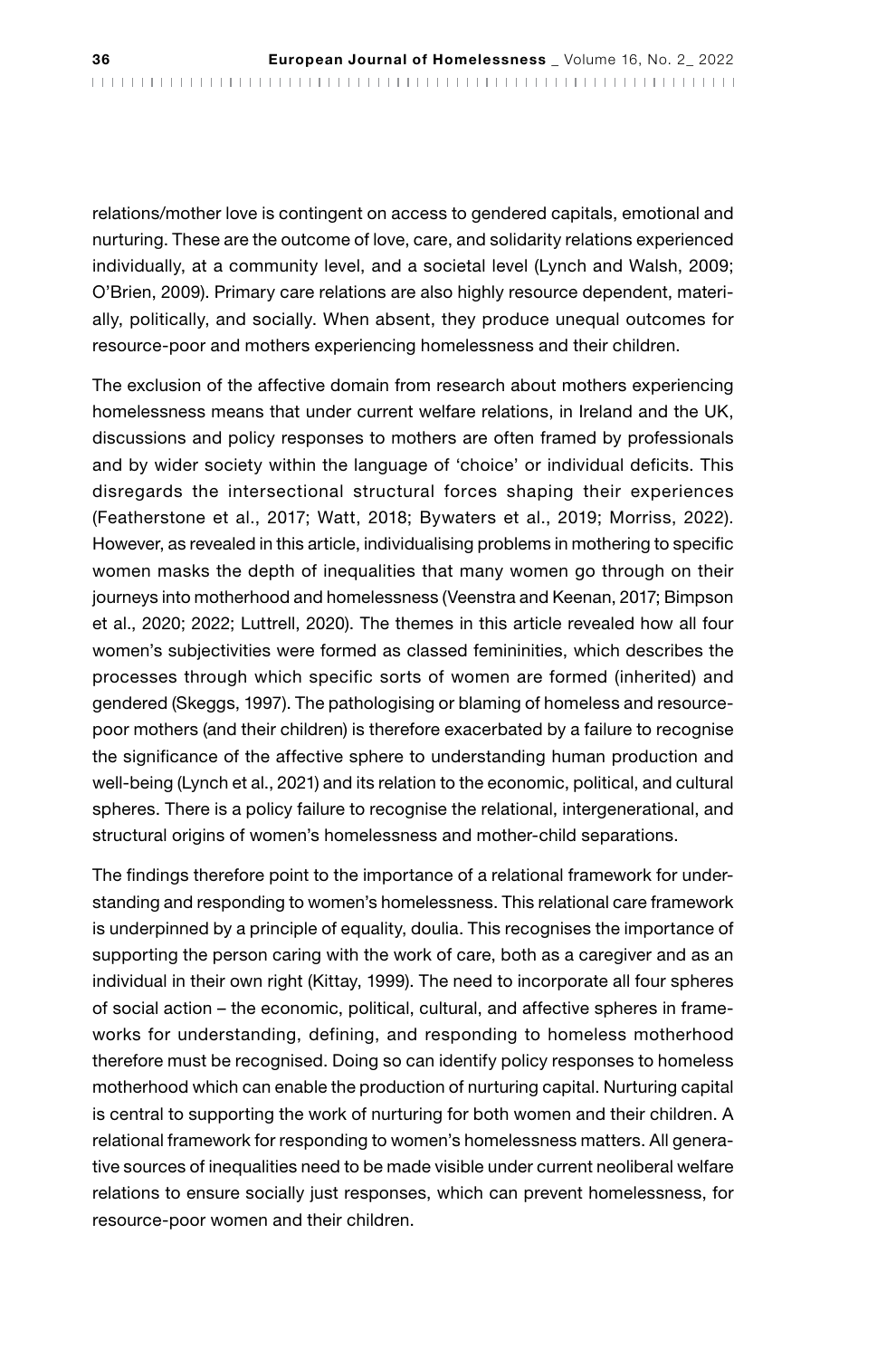#### \ References

Aalbers, M. (2016) *The Financialization of Housing: A Political Economy Approach* (London: Routledge).

Allen, M., Benjaminsen, L., O'Sullivan, E., and Pleace, N. (2020) *Ending Homelessness. The Contrasting Experiences of Denmark, Finland and Ireland* (Bristol: Polity Press).

Barnardos (2017) Oireachtas Report on one-parent families, Report of the Joint Committee on Social Protection No. JCSP01/2017. Available at: https://data.oireachtas.ie/ie/oireachtas/committee/dail/32/joint\_committee\_on\_ social\_protection/reports/2017/2017-06-15\_report-on-the-position-of-loneparentsin-ireland\_en.pdf [accessed, 29 February, 2018].

Baptista, I. (2019) Family Homelessness: A Gender Issue?, *Homelessness in Europe*, 2 pp.7-8.

Baptista, I. and Marlier, E. (2019) *Fighting Homelessness and Housing Exclusion in Europe – A Study of National Policies* (Brussels: DG Employment, Social Affairs and Inclusion).

Baptista, I., Benjaminsen, L., Busch-Geertsema, V., and Pleace, N. (2017) *Family Homelessness in Europe* (Brussels: FEANTSA).

Bargawni, H., Cozzi, G., and Himmelweit, S (Eds.) (2017) *Economics and Austerity Europe – Gendered Impacts and Sustainable Alternatives* (London: Routledge).

Barry, U. (2020) *Austerity, Gender and Inequality-Post-recession Ireland? Austerity, Gender Inequality and Feminism* (Berlin: Rosa-Luxemburg). Available from: [https://www.rosalux.de/fileadmin/rls\\_uploads/pdfs/Ausland/Osteuropa/](https://www.rosalux.de/fileadmin/rls_uploads/pdfs/Ausland/Osteuropa/AUSTERITY_IRELAND_WEB.pdf) [AUSTERITY\\_IRELAND\\_WEB.pdf](https://www.rosalux.de/fileadmin/rls_uploads/pdfs/Ausland/Osteuropa/AUSTERITY_IRELAND_WEB.pdf) [accessed, 24th October, 2021].

Beatty, C., Bennett, C., and Hawkins, A. (2019) Managing Precarity: Food Bank Use By Low-Income Women Workers In A Changing Welfare Regime, *Social Policy & Administration* 55(5) pp.981-1000.

Bimpson, E., Reeve, K., and Parr, S. (2020) *Homeless Mothers: Key Research Findings*. Available from: [https://housingevidence.ac.uk/wp-content/](https://housingevidence.ac.uk/wp-content/uploads/2020/02/200211-homeless-mothers-findings-report.pdf) [uploads/2020/02/200211-homeless-mothers-findings-report.pdf](https://housingevidence.ac.uk/wp-content/uploads/2020/02/200211-homeless-mothers-findings-report.pdf) [accessed 12/05/2021].

Bimpson, E., Parr, S., and Reeve, K. (2022) Governing Homeless Mothers: The Unmaking of Home and Family, *Housing Studies* 37(2) pp.272-291.

Bowlby, J. (1953) *Childcare and the Growth of Love* (London: Penguin).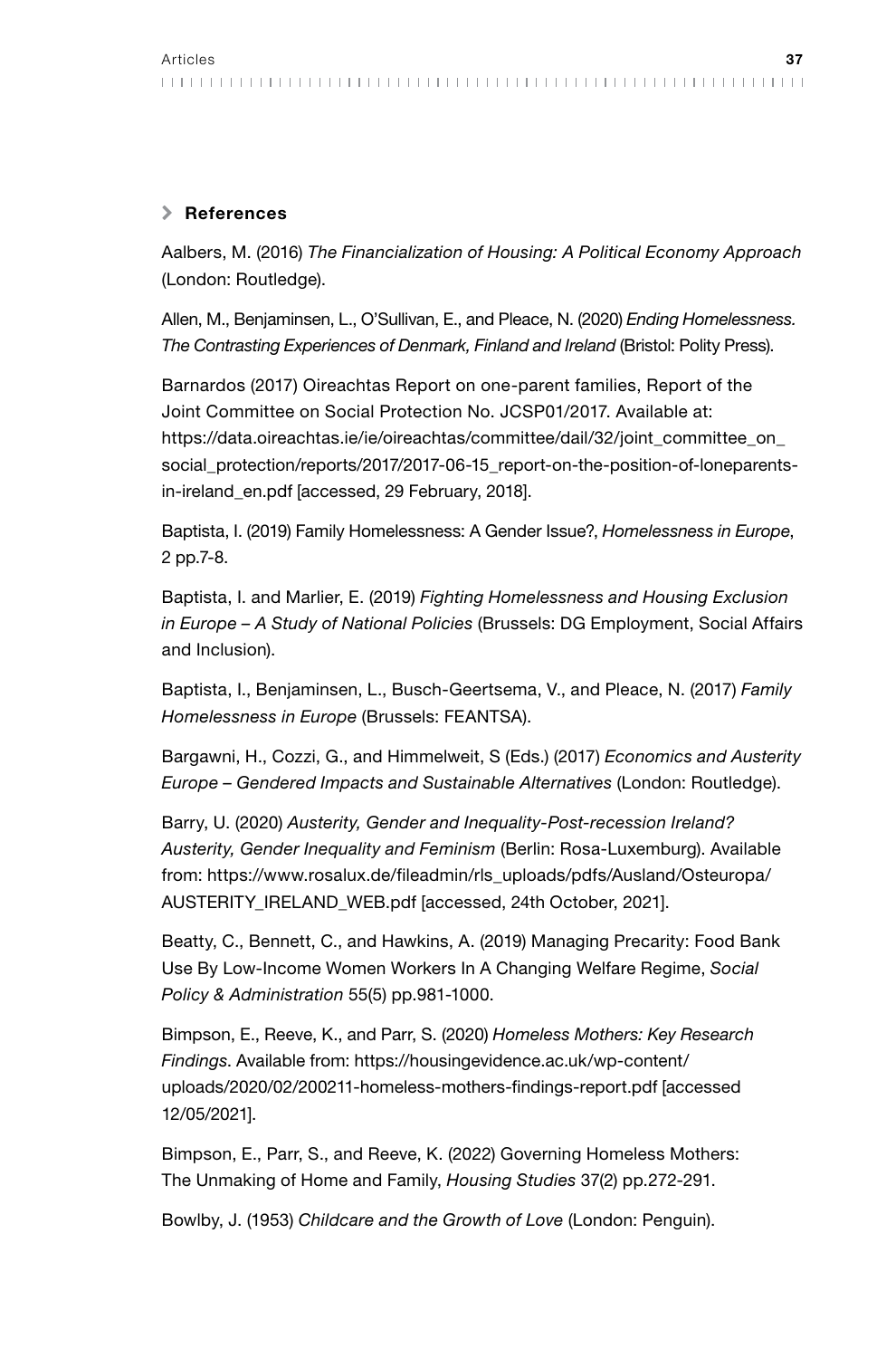Bretherton, J. (2017) Reconsidering Gender in Homelessness, *European Journal of Homelessness* 11(1) pp.1-21.

Bretherton, J. (2020) Women's Experiences of Homelessness: A Longitudinal Study, *Social Policy and Society* 19(2) pp.255-270.

Bretherton, J. and Mayock, M. (2021) *Women's Homelessness: European Evidence Review* (Brussels: FEANTSA).

Bretherton, J. and Pleace, N. (2018) *Women and Rough Sleeping: A Critical Review of Current Research and Methodology*, *Research Report* (University of York: York).

Byrne, M. and Norris, M. (2019) Housing Market Financialization, Neoliberalism and Everyday Retrenchment of Social Housing, *Environment and Planning A: Economy and Space* 54(1) pp.182-198.

Bywaters, P., Featherstone, B., and Morris, K. (2019) Child Protection and Social Inequality: Editorial, *Social Sciences* 8(42).

Carey, M. and Bell, S. (2021) Universal Credit, Lone Mothers and Poverty: Some Ethical Challenges for Social Work with Children and Families, *Ethics and Social Welfare* 16(1) pp.3-18.

Central Statistics Office (CSO) (2016) *Census of Population, 2016-Profile 4. Households and Families.* Available at: http://www.cso.ie/en/ releasesandpublications/ep/p-cp4hf/cp4hf/fmls/ [accessed 12 October, 2021].

Coffey, C., Revollo, P.E., Harvey, R., Lawson, M., Butt, A.P., Piaget, K., Sarosi, D., and Thekkudan, J. (2020) *Time to Care: Unpaid and Underpaid Care Work and Global Inequality Crisis* (Oxford: Oxfam).

Crean, M. (2018) Affective Formations of Class Consciousness: Care Consciousness, *The Sociological Review* 66(6) pp.1-17.

Dabrowski, V. (2021a) *Austerity, Women and The Role of the State. Lived Experiences of the Crisis* (Bristol: Bristol University Press).

Dabrowski, V. (2021b) 'Neoliberal Feminism': Legitimising the Gendered Moral Project of Austerity, *The Sociological Review* 69(1) pp.90-106.

Daly, M. (2020) *Gender Inequality and Welfare States in Europe* (Oxford: Oxford University Press).

Department of Housing, Local Government and Heritage (2022) *Homeless Report-March, 2022.* Available at: [https://www.gov.ie/en/publication/](https://www.gov.ie/en/publication/11b88-homeless-report-march-2022/) [11b88-homeless-report-march-2022/](https://www.gov.ie/en/publication/11b88-homeless-report-march-2022/) [accessed 05 May, 2022].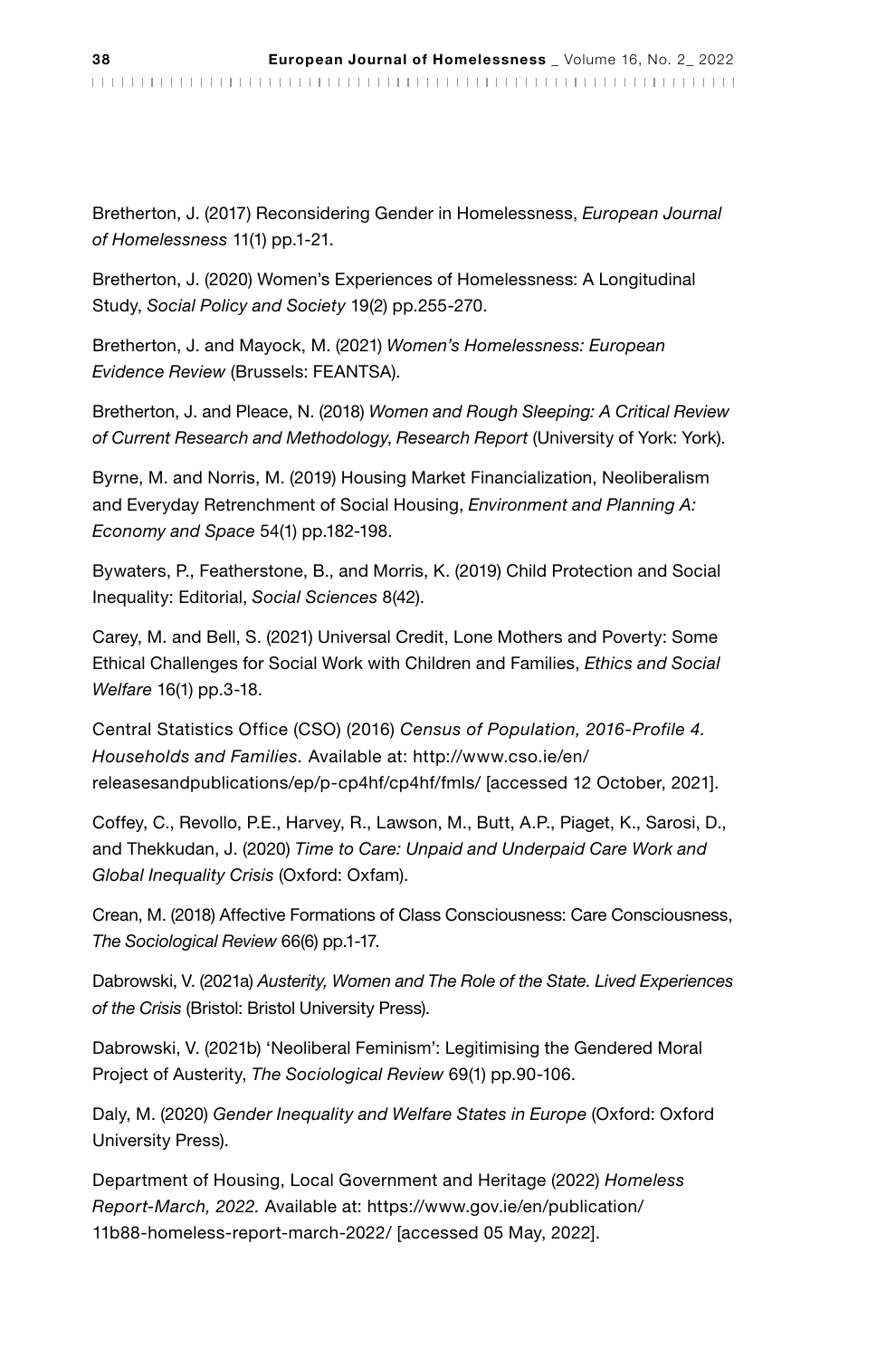Dodson, L. (2013) Stereotyping Low-Wage Mothers Who Have Work and Family Conflict, *Journal of Social Issues* 69(2) pp.257-278.

Doherty, J. (2001) Gendering Homelessness, in: Edgar, B. and Doherty, J. (Eds.) *Women and Homelessness in Europe, Pathways, Services and Experiences,* pp.9-20. (Bristol: Polity Press).

Dwyer, P. and Wright, S. (2015) Universal Credit, Ubiquitous Conditionality and its Implications for Social Citizenship, *Journal of Poverty and Social Justice* 22(1) pp.27-35.

Elliot, S., Powell, R., and Brenton, J. (2015) Being a Good Mom: Low-Income, Black Single Mothers Negotiate Mothering, *Journal of Family Issues* 36(3) pp.351-370.

European Institute of Gender Equality (EIGE) (2021) *Gender Equality Index, 2021: Fragile Gains, Big Losses.* Available from: [http://www.european\\_institute\\_for\\_](http://www.european_institute_for_gender_equality_gender_equality_index_2021_fragile_gains_big_losses_-_2021-11-16.pdf/) [gender\\_equality\\_gender\\_equality\\_index\\_2021\\_fragile\\_gains\\_big\\_losses\\_-\\_2021-](http://www.european_institute_for_gender_equality_gender_equality_index_2021_fragile_gains_big_losses_-_2021-11-16.pdf/) [11-16.pdf](http://www.european_institute_for_gender_equality_gender_equality_index_2021_fragile_gains_big_losses_-_2021-11-16.pdf/) [accessed 15<sup>th</sup> October, 2021].

Faugier, J. and Sargeant, M. (1997) Sampling Hard to Reach Populations, *Journal of Advanced Nursing* 26(4) pp.790-797.

FEANTSA (2007) *European Typology of Homelessness and Housing Exclusion* (Brussels: FEANTSA). Available at: http: www.feantsa.org/spip.php?article120.

Featherstone, B. (2006) Why Gender Matters in Child Protection and Welfare, *Critical Social Policy* 26(2) pp.294-314.

Featherstone, B., Gupta, A., Morris, K., Warner, J., and White, S. (2015) *Child Protection Must Not Be Used For Dealing with the Symptoms of Increased Poverty*. Available from: [http://www.communitycare.co.uk/2015/06/30/child-protection](http://www.communitycare.co.uk/2015/06/30/child-protection-must-dealing-symptoms-increased-poverty/)[must-dealing-symptoms-increased-poverty/](http://www.communitycare.co.uk/2015/06/30/child-protection-must-dealing-symptoms-increased-poverty/) [accessed 12 September, 2019].

Featherstone, B., Morris, K., Daniel, B., Bywaters, P., Brady, G., Bunting, L., Mason, W., and Mirza, N. (2017) Poverty, Inequality, Child Abuse and Neglect: Changing the Conversation across the UK in Child Protection?, *Children and Youth Services Review* 97 pp.1-24.

Fineman, M. (2004) *The Autonomy Myth* (New York: The New Press).

Focus Ireland (2021a) *Regal: Analytical Report: Ireland*. Available from: [https://www.regalproject.eu/wp-content/uploads/2021/02/IRL\\_Analytical-](https://www.regalproject.eu/wp-content/uploads/2021/02/IRL_Analytical-Report_final.pdf)[Report\\_final.pdf](https://www.regalproject.eu/wp-content/uploads/2021/02/IRL_Analytical-Report_final.pdf) [accessed 12th June, 2021].

Focus Ireland (2021b) *Regal: Aspirational Report: Ireland.* Available from: [https://www.regalproject.eu/wp-content/uploads/2021/05/REGAL-Ireland-](https://www.regalproject.eu/wp-content/uploads/2021/05/REGAL-Ireland-Report-No-2-Aspirations.pdf)[Report-No-2-Aspirations.pdf](https://www.regalproject.eu/wp-content/uploads/2021/05/REGAL-Ireland-Report-No-2-Aspirations.pdf) [accessed 12th June, 2021].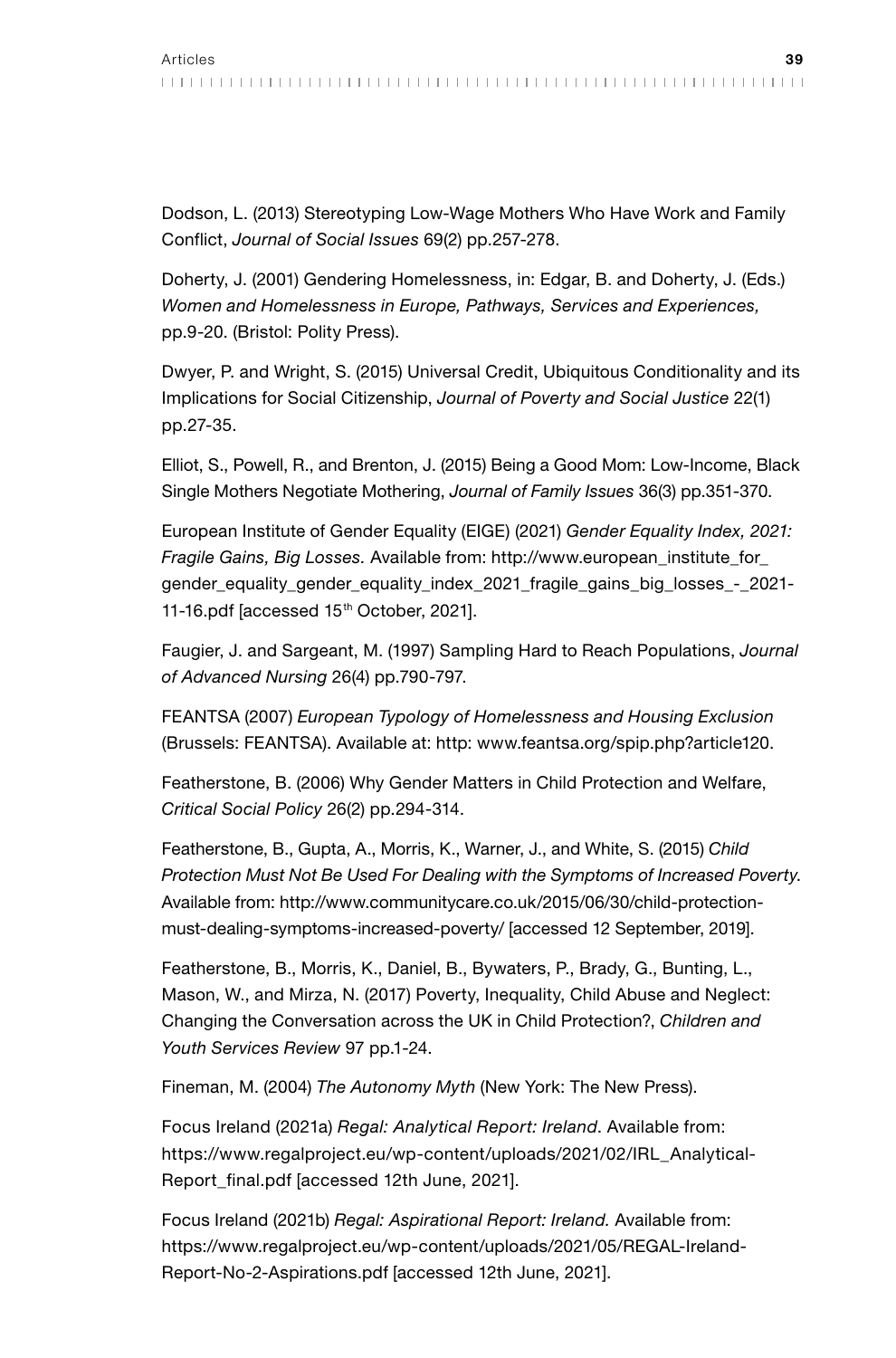Foundation Abbé Pieere- FEANTSA (2020) *Fifth Overview of Housing Exclusion in Europe.* Available from: [https://www.feantsa.org/en/news/2020/07/23/](https://www.feantsa.org/en/news/2020/07/23/fifth-overview-of-housing-exclusion-in-europe-2020) [fifth-overview-of-housing-exclusion-in-europe-2020](https://www.feantsa.org/en/news/2020/07/23/fifth-overview-of-housing-exclusion-in-europe-2020)

Foundation Abbé Pieere- FEANTSA (2021) *Sixth Overview of Housing Exclusion in Europe.* Available from: [https://www.feantsa.org/en/report/2021/05/12/](https://www.feantsa.org/en/report/2021/05/12/the-6th-overview-of-housing-exclusion-in-europe-2021) [the-6th-overview-of-housing-exclusion-in-europe-2021](https://www.feantsa.org/en/report/2021/05/12/the-6th-overview-of-housing-exclusion-in-europe-2021) 

Fraser, N. (2016) Contradictions of Care and Capital, *New Left Review* 100 pp.99-119.

Gilligan, C. (1995) Hearing the Difference: Theorizing Connection, *Hypatia* 10(2) pp.120-127.

Glaw, X., Inder, K., Kable, A., and Hazelton, M. (2017) Visual Methodologies in Qualitative Research: Autophotography and Photo Elicitation Applied to Mental Health Research, *International Journal of Qualitative Methods* 16 pp.1-8.

Hays, S. (1996) *The Cultural Contradiction of Motherhood* (New Haven, London: Yale University Press).

Hearne, R. (2017) A Home or A Wealth Generator? Inequality, Financialisation and the Irish Housing Crisis, in: Wickham, J. (Ed.) *Cherishing all Equally, 2017: Economic Inequality in Ireland*, pp. 62-97. (Dublin: TASC). Available from: [https://www.tasc.ie/](https://www.tasc.ie/assets/files/pdf/a_home_or_a_wealth_generator_inequality_financialisation_and_the_irish_housing_crisis.pdf) assets/files/pdf/a\_home\_or\_a\_wealth\_generator\_inequality\_financialisation\_and [the\\_irish\\_housing\\_crisis.pdf \[accessed](https://www.tasc.ie/assets/files/pdf/a_home_or_a_wealth_generator_inequality_financialisation_and_the_irish_housing_crisis.pdf) April, 2018].

Hearne, R. and Murphy, M. (2020) Gendering Irish homelessness, in: P. Cullen and Murphy, M.P. (Eds.) *Producing Knowledge, Reproducing Gender. Power, Production and Practice in Contemporary Ireland,* pp.152-193. (Dublin: UCD).

Held, V. (2006) *The Ethics of Care: Personal, Political and Global* (New York: Oxford University Press).

Johnsen, S. and Blenkinsopp, J. (2018) *Final Findings: Lone parents*. *Welfare Conditionality: Final Findings Reports* (York: University of York).

Kelly, L., Sharp, L., and Klein, R. (2016) *Finding the Cost of Freedom: How Women and Children Rebuild Their Lives After Domestic Violence* (London: Child and Woman Abuse Studies Unit, Solace Women's Aid). Available from: [https://www.endviolenceagainstwomen.org.uk/wp-content/uploads/Costs\\_of\\_](https://www.endviolenceagainstwomen.org.uk/wp-content/uploads/Costs_of_Freedom_Report_-_SWA.pdf) [Freedom\\_Report\\_-\\_SWA.pdf](https://www.endviolenceagainstwomen.org.uk/wp-content/uploads/Costs_of_Freedom_Report_-_SWA.pdf) [accessed 13 August, 2019].

Kittay, E. (1999) *Love's Labor: Essays on Women, Equality, and Dependency* (New York: Routledge).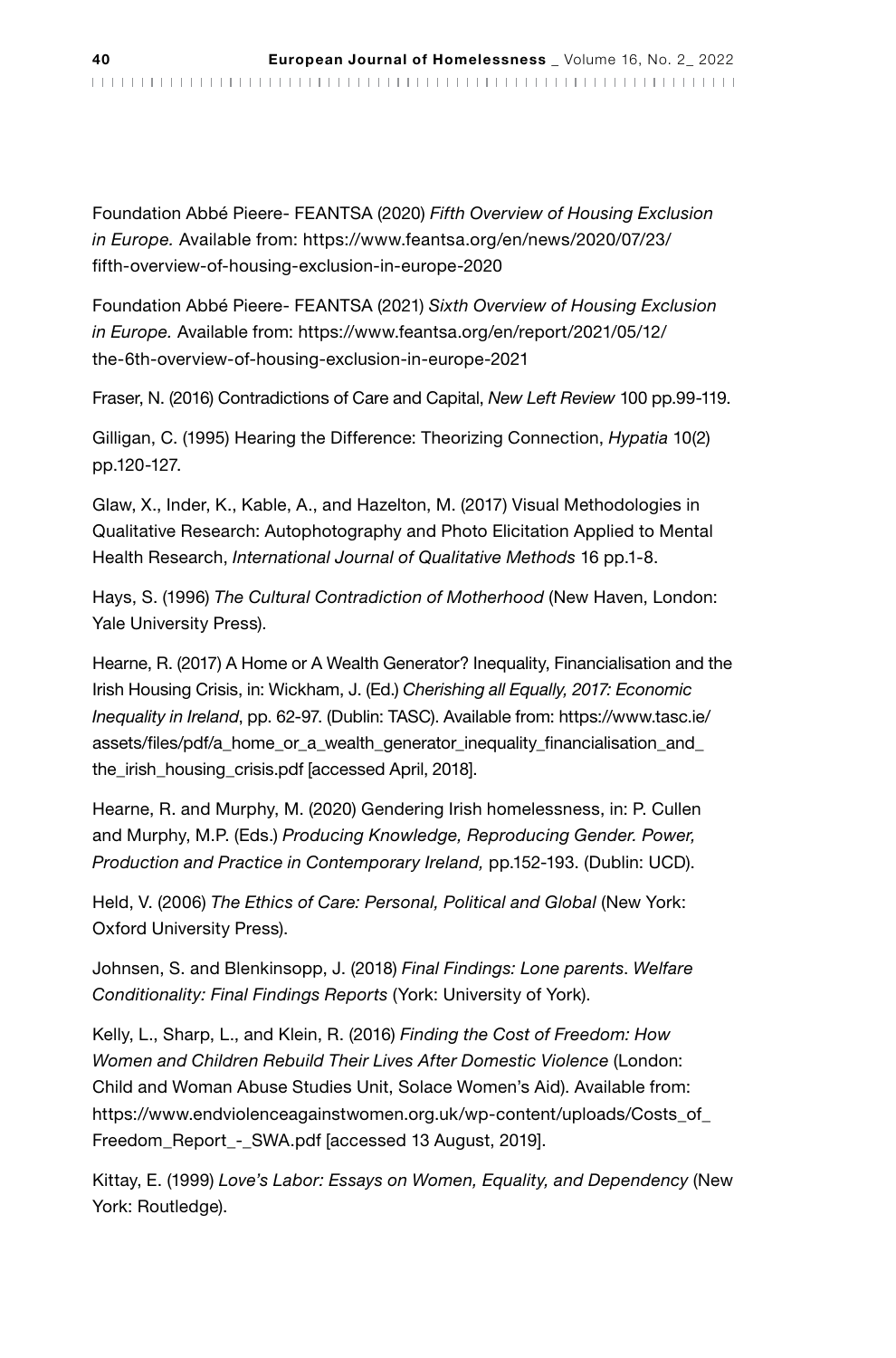Labao, B., Gray, L., Gray, M., Cox, K., and Kitson, M. (2018) The Shrinking State? Understanding the Assault on the Public Sector, *Cambridge Journal of Regions, Economy and Society* 11(3) pp.389-408.

Lapierre, S. (2010) Striving to be 'Good' Mothers: Abused Women's Experience of Mothering, *Child Abuse Review* 19(5) pp.342-357.

Lewis, J. (2003) Design issues, in: J. Ritchie and Lewis, J. (Eds.) *Qualitative Research Practice: A Guide for Social Science Students and Researchers,* pp.56-76. (London: Sage).

Liamputtong, P. (2007) *Researching the Vulnerable – A Guide to Sensitive Research Methods* (London: Sage Publications).

Luttrell, W. (2020) *Children Framing Childhood. Working Class Kids Visions of Care* (Bristol: Polity Press).

Lynch, K. (1999) The Role of Emancipatory Research in The Academy, in: A. Byrne, and Lentin, R. (Eds.) (2000) *(Re)Searching Women,* pp.73-104. (Dublin: Institute of Public Administration).

Lynch, K. (2007) Love Labour as a Distinct and Non-Commodifiable Form of Care Labour, *The Sociological Review* 55(3) pp.550-570.

Lynch, K., Baker, J., and Lyons, M. (Eds.) (2009) *Affective Equality, Love, Care and Injustice* (London: Palgrave Macmillan).

Lynch, K., Kalaitzake, M., and Crean, M. (2021) Care and Affective Relations: Social Justice and Sociology, *The Sociological Review* 69(1) pp.53-71.

Lynch, K. and Lyons, M. (2008) The Gendered Order of Caring, in: Barry, U. (Ed.) *Where Are We Now? New Feminist Perspectives on Women in Contemporary Ireland,* pp.163-183. (Dublin: New Island Press).

Lynch, K. and Walsh, J. (2009) Love, Care and Solidarity: What is and is Not Commodifiable, in: K. Lynch, Baker, J., and Lyons, M. (Eds.) *Affective Equality, Love, Care and Injustice*, pp.35-53. (London: Palgrave Macmillan).

Malos, E. and Hague, G. (1997) Women, Housing, Homelessness and Domestic Violence, *Women's Studies International*, 20(3) pp.397-409.

Manne, A. (2005) Motherhood and the New Spirit of Capitalism, *Arena* 24(1) pp.37-67.

Mau, S. (2015) *Inequality, Marketization and the Majority Class: Why Did the European Middle Classes Accept Neoliberalism?* (Basingstoke: Palgrave).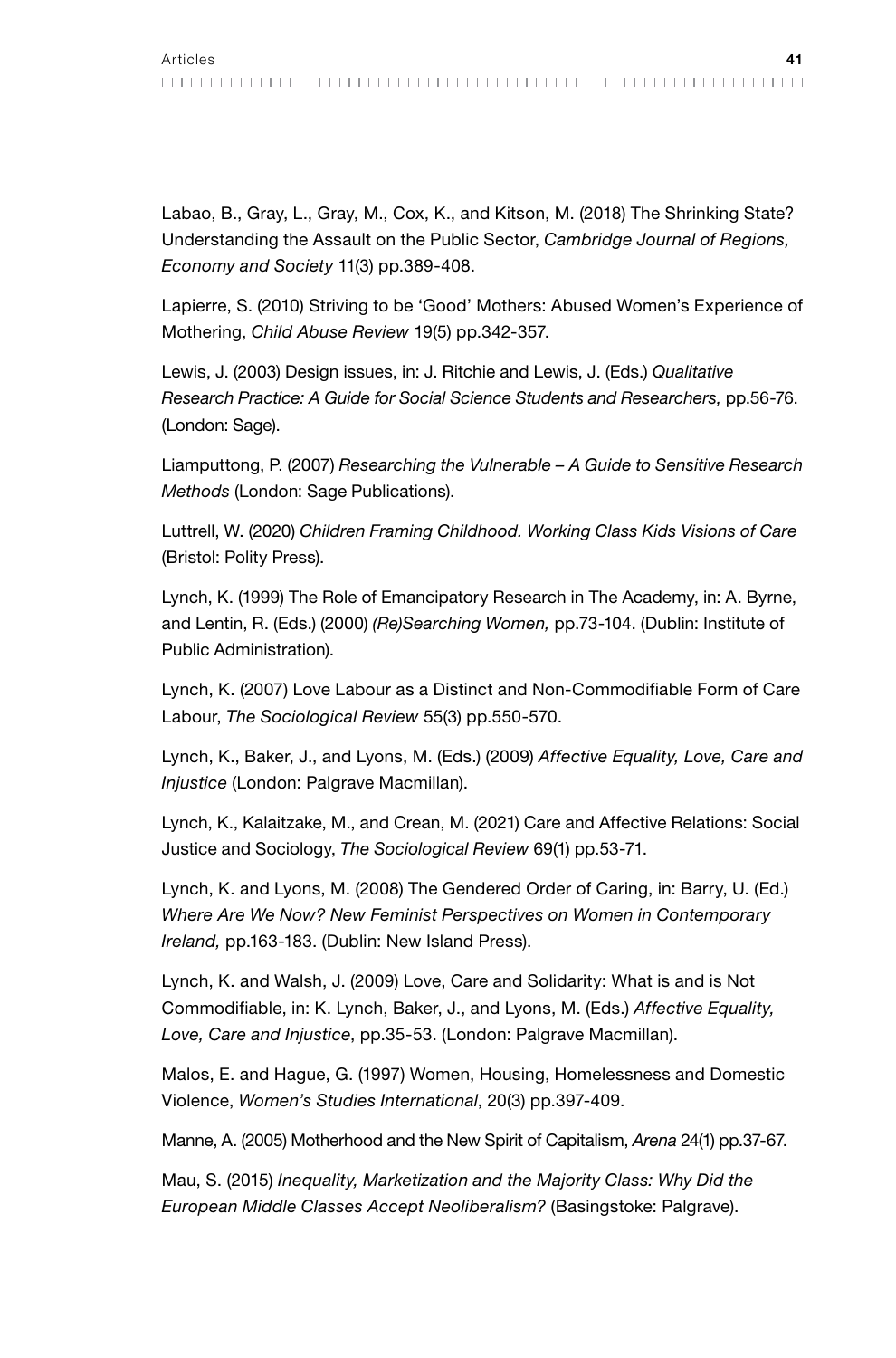Mayock, P., Bretherton, J., and Baptista, I. (2016) Women's Homelessness and Domestic Violence – (In)Visible Interactions, in: Mayock, P. and Bretherton, J. (Eds.) *Women's Homelessness in Europe*, pp.127-154. (London: Palgrave Macmillian).

Mayock, P. and Neary, F. (2021) *Domestic Violence and Family Homelessness* (Dublin: Focus Ireland and the Housing Agency).

Mayock, P., Parker, S., and Sheridan, S. (2015) ''It's Just Like We're Going Around in Circles and Going Back to Do The Same Thing…", The Dynamics Of Women's Unresolved Homelessness, *Housing Studies* 30(6) pp.877-900.

Mayock, P. and Sheridan, S. (2012) *Women's 'Journey's' into Homelessness: Key Findings From A Biographical Study Of Homeless Women In Ireland, Women And Homelessness In Ireland. Research Paper 1* (Dublin: School of Social Work and Social Policy and Children's Research Centre, Trinity College Dublin).

Millar, M. and Crosse, R. (2016) *Lone Parents and Activation, What Works and Why: A Review of The International Evidence in The Irish Context* (Galway: The UNESCO Child and Family Research Centre, National University of Ireland).

Millar, M. and Crosse, R. (2018) Lone Parent Activation in Ireland: Putting the Cart Before the Horses? *Social Policy & Administration* 52(1) pp.111-29.

Millar, J. (2019) Self-Responsibility and Activation for Lone Mothers in the United Kingdom, *American Behavioral Scientist* 63(1) pp.85-99.

Morriss, L. (2022) *Haunted by Shame, Silenced by Stigma: The Experiences of Mothers Living Apart from Their Children as a Result of State-Ordered Court Removal*. Available from: https://shameandmedicine.org/haunted-by-shamesilenced-by-stigma-the-experience-of-mothers-living-apart-from-their-childrenas-a-result-of-state-ordered-court-removal/ [accessed April, 2022].

Mostowska, M. and Debska, K. (2020) Where Was I to Go After Divorce? Gendered Family Housing Pathways and Women's Homelessness in Poland, *European Journal of Homelessness* 14(2) pp.45-69.

Müller, B. (2019) The Careless Society—Dependency and Care Work in Capitalist Societies, *Frontiers in Sociology – Hypothesis and Theory* 3(44) pp.1-10.

O'Brien, M. (2007) Mothers' Emotional Care Work In Education and Its Moral Imperative, *Gender and Education* 19(2) pp.159-177.

O'Brien, M. (2008) Gendered Capital: Emotional Capital and Mothers' Care Work in Education, *British Journal of Sociology of Education* 29(2) pp.137-148.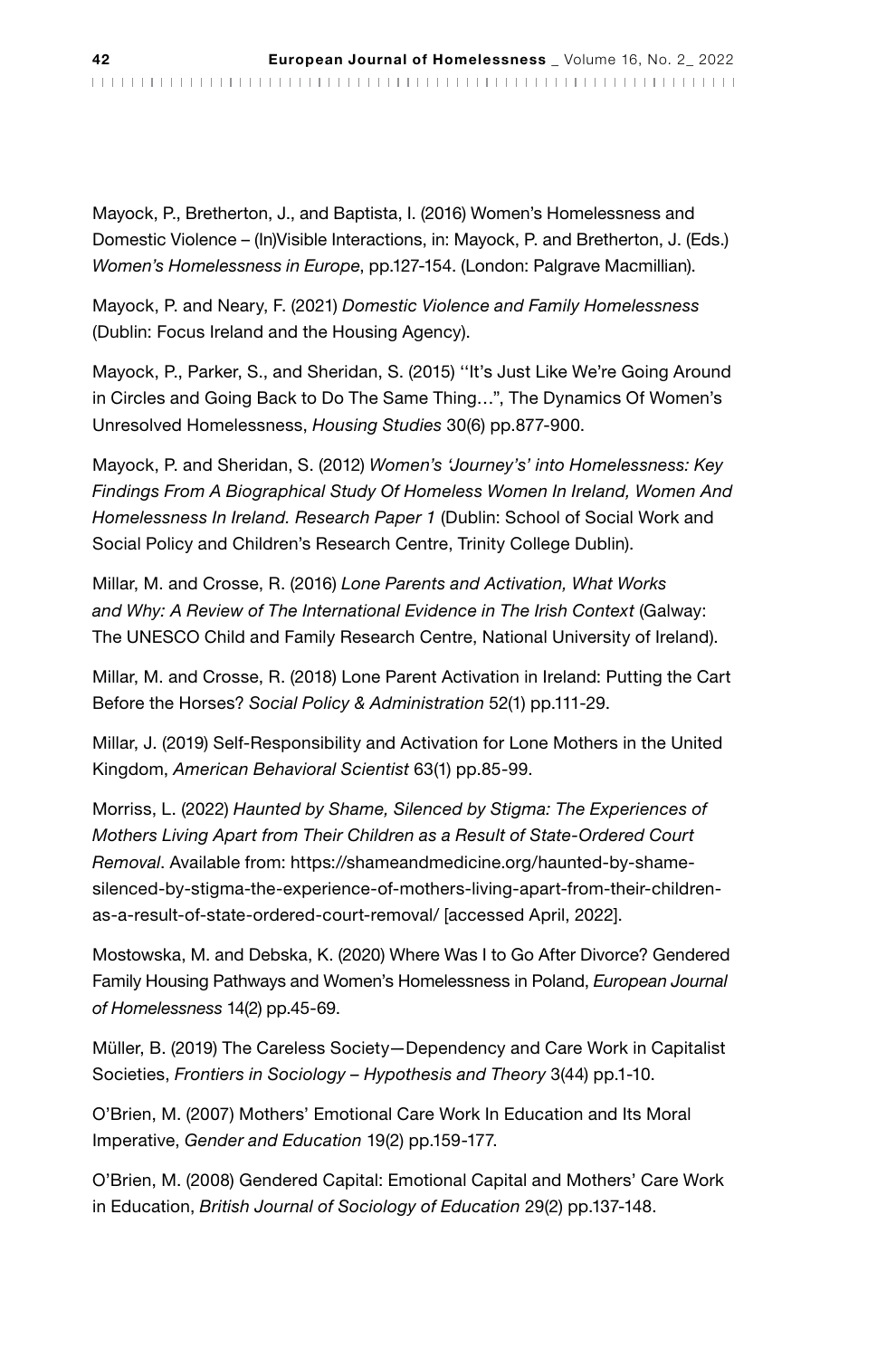O'Brien, M. (2009) The Impact of Economic, Social, Cultural and Emotional Capital on Mother's Love and Care Work in Education, in: K. Lynch, Baker, J., and Lyons, M. (Eds.) *Affective Equality, Love, Care and Injustice*, pp.158-179. (London: Palgrave Macmillan).

Oksala, J. (2016) Affective Labor and Feminist Politics, *Signs: Journal of Women in Culture and Society* 41(2) pp.281-303.

Paradis, E.K. (2000) Feminist and Community Psychology Ethics in Research With Homeless Women, *American Journal of Community Psychology* 28(6) pp.839-58.

Paradis, E., Bardy, S., Cummings Diaz, P., Athumani, F., and Pereira, I. (2012) *We're Not Asking We're Telling: An Inventory of Practices Promoting the Dignity, Autonomy, and Self-Determination of Women and Families Facing Homelessness* (Toronto: The Canadian Homeless Research Network Press).

Pleace, N., Bretheron, J., and Mayock, P. (2016) Long-term and Recurrent Homelessness among Women, in: Mayock, P. and Bretherton, J. (Eds.) *Women's Homelessness in Europe*, pp.209-234. (London: Palgrave Macmillan).

Puig de la Bellacasa, M. (2012) Nothing Comes Without Its World: Thinking With Care, *The Sociological Review* 60(2) pp.197-216.

Puig de la Bellacasa, M. (2017) *Matters of Care: Speculative Ethics in More Than Human Worlds* (Minneapolis: University of Minnesota Press).

Quellet-Morin, I., Fisher, H.L, York-Smith, M., Fincham-Campbell, S., Moffitt, T.E, and Arseneault, L. (2015) Intimate Partner Violence and New On-Set Depression: A Longitudinal Study of Women's Childhood And Adult Histories Of Abuse, *Depression and Anxiety* 32(2) pp.307-314.

Reay, D. (2000) A Useful Extension of Bourdieu's Conceptual Framework? Emotional Capital as a Way of Understanding Mothers' Involvement in Their Children's Education, *The Sociological Review* 48(4) pp.568-585.

Saar, M. and Aavik, K. (2021) Negotiating Neoliberalism in the Private Sphere: Narratives of Estonian Single Mothers, *Journal of Baltic Studies* 53(1) pp.1-18.

Safe Ireland (2016) *No Place To Call Home, Domestic Violence And Homelessness, The State We Are In* (Athlone: Safe Ireland).

Savage, M. (2016) Gendering Women's Homelessness, *Irish Journal of Applied Social Studies* 16(2) pp.43-64.

Schneebaum, A. (2014) All in the Family: Patriarchy. Capitalism and Love, in: Jónasdóttir, A.G. and Ferguson, A. (Eds.) *Love; A Question for Feminism in the Twenty-First Century*, pp.127-141. (London and New York: Routledge).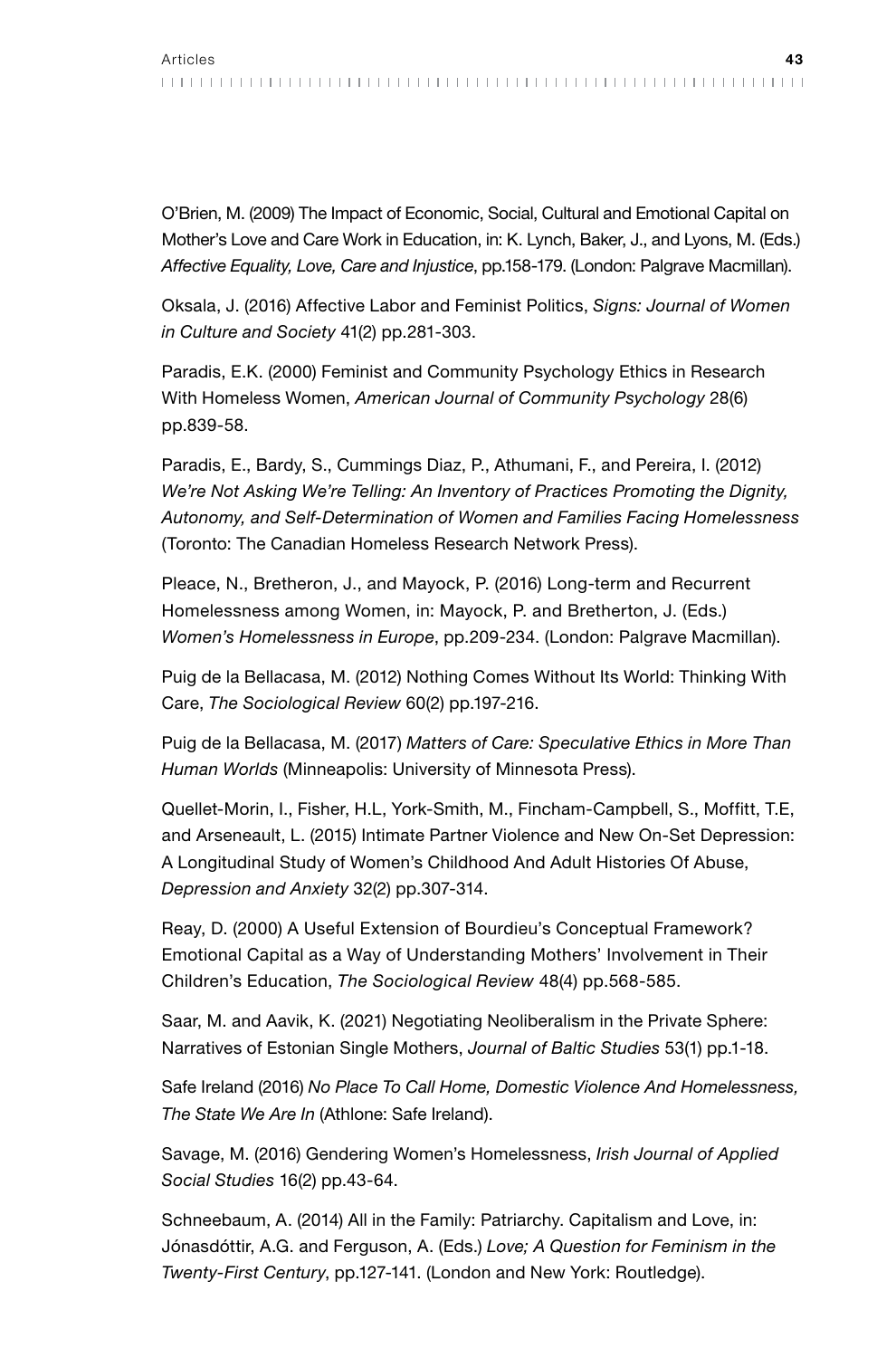Scott, S. and McManus, S. (2016) *Hidden Hurt: Violence, Abuse and Disadvantage in The Lives Of Women* (UK: DMSS Research). Available from: <https://weareagenda.org/wp-content/uploads/2015/11/Hidden-Hurt-full-report1.pdf> [\[accessed](https://weareagenda.org/wp-content/uploads/2015/11/Hidden-Hurt-full-report1.pdf) 19 July, 2019].

Sharp, N. (2008) '*What's Yours Is Mine': The Different Forms Of Economic Abuse And Its Impact On Women And Children Experiencing Domestic Violence* (London: Refuge).

Shinn, M., Gibbons-Benton, J., and Brown, S.R. (2015) Poverty, Homelessness, and Family Break-Up, *Child Welfare* 94(1) pp.105-122.

Skeggs, B. (1997) *Formations of Class and Gender: Becoming Respectable* (London: Sage).

Spiby, H., Green, J.M., Darwin, Z., Willmot, H., Knox, D., McLeish, J., and Murray, S. (2015) Multisite Implementation of Trained Volunteer Doula Support for Disadvantaged Childbearing Women: A Mixed-Methods Evaluation, *Health Services and Delivery Research* 3(8) pp.1-366.

Tronto, J.C. (2013) *Caring Democracy: Markets, Equality and Justice* (New York and London: New York University Press).

van den Dries, L., Mayock, P., Gerull, S., van Loenen, T., van Hulst, B., and Wolfe, J. (2016) Mothers Who Experience Homelessness, in: P. Mayock and Bretherton, J. (Eds.) *Women's Homelessness in Europe,* pp.179-208. (London: Palgrave Macmillan).

Veenstra, M. and Keenan, M. (2017) Manufacturing Ideologies of The "Bad" Mother: Aboriginal Mothering, "Neglectful" Caregiving, And Symbolic Violence In The Ontario Child Welfare System, in: M. Hughes-Millar, Hager, T., and Bromwich, R.J. (Eds.) *Bad Mothers-Regulations, Representations and Resistance*, pp.48-72. (Canada: Demeter Press).

Vickery, L. (2012) Deepening Disadvantages in Housing Markets For Women, *Local Economy* 27(8) pp.796-803.

Walsh, K. and Harvey, B. (2015) *Family Experiences of Pathways into Homelessness: The Families' Perspective* (Dublin: Housing Agency).

Walsh, K. and Harvey, B. (2017) *Finding a Home: Families Journey Out of Homelessness* (Dublin: Focus Ireland).

Watt, P. (2018) Gendering the Right to Housing in The City: Homeless Lone Female Parents in Post-Olympics, Austerity East London, *Cities* 76 pp.43-51.